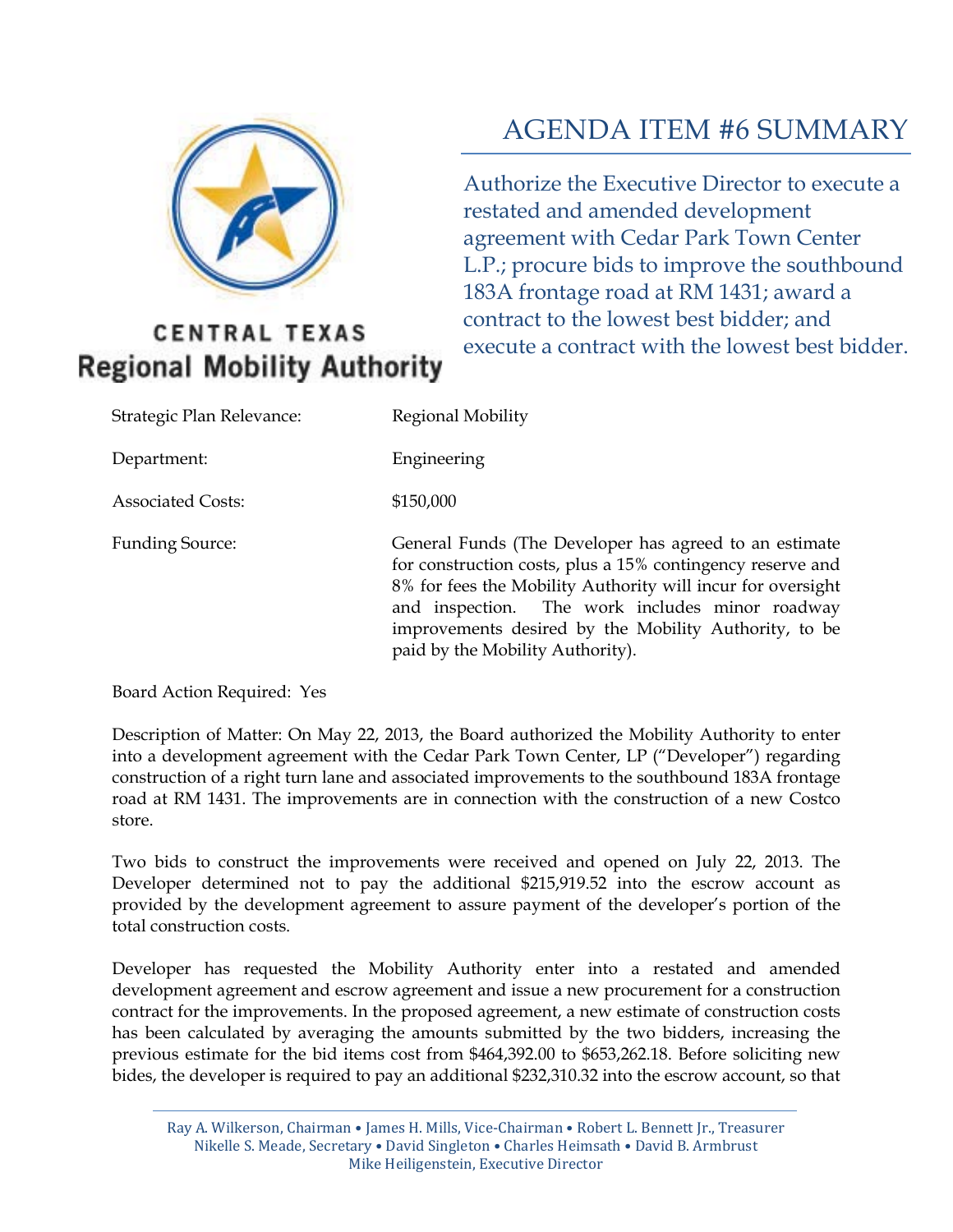the accounts contains a total of \$619,012.48 to assure payment of the Developer's contribution of the total improvement costs, including the construction contract, oversight, and a contingency amount of 15%. The agreement continues to provide for a refund of surplus funds from the escrow account if the contract with the lowest best bid is less than the \$653,262.18 estimate for the bid items; and the developer must pay additional funds into escrow if the lowest best bid exceeds that estimate.

The proposed resolution approves and authorizes the Executive Director to execute the restated and amended development agreement and escrow agreement, authorizes procurement of a construction contract for the proposed improvements, and further authorizes the executive director to award and execute a contract without further Board action if the cost to the Mobility Authority does not exceed the \$150,000.00 established by the development agreement and sufficient funds are deposited into the escrow account to pay construction costs, oversight, and provide a 15% contingency.

Reference documentation:

Proposed Resolution Proposed Contract Documents

Contact for further information:

Wesley M. Burford, P.E., Director of Engineering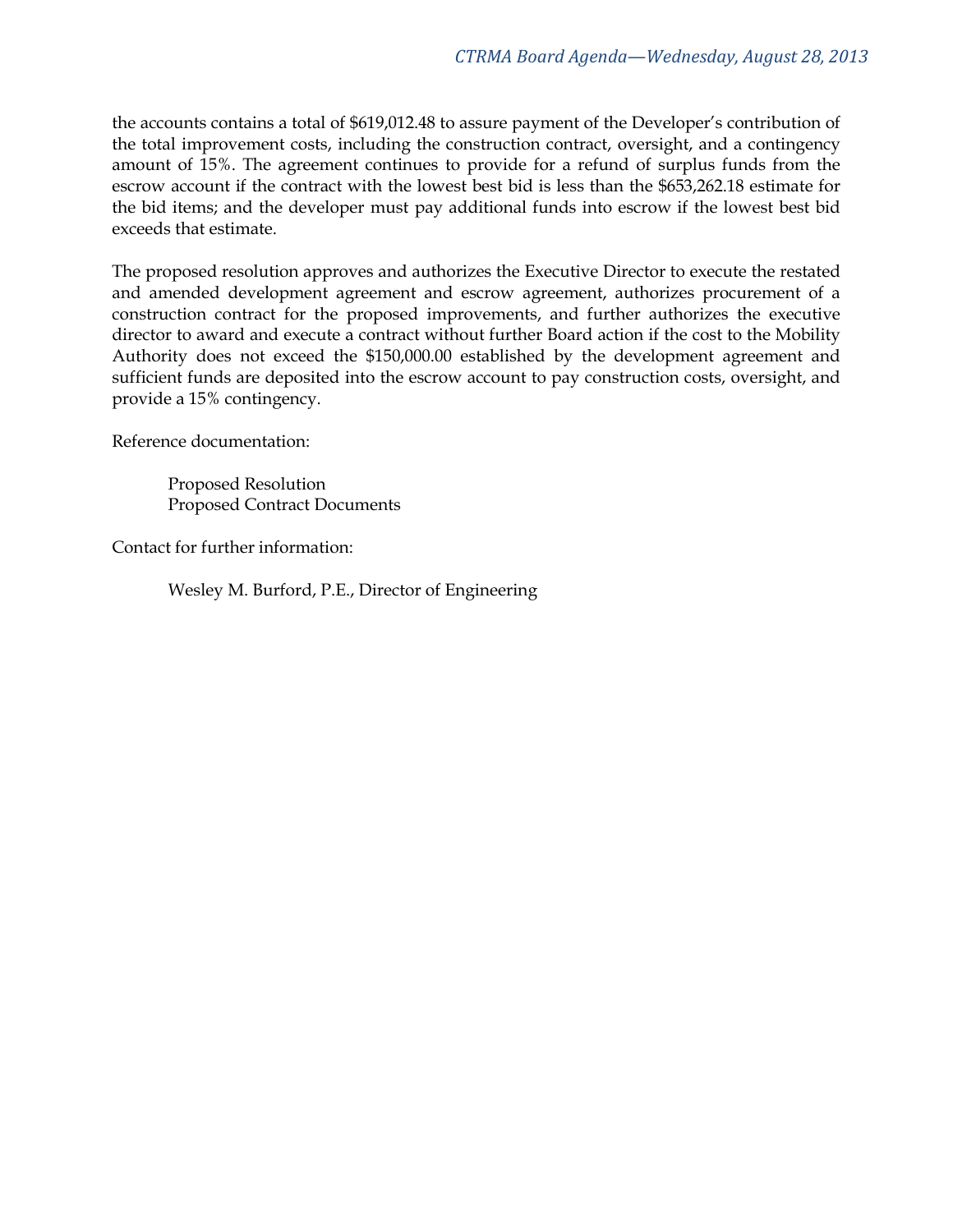#### **GENERAL MEETING OF THE BOARD OF DIRECTORS OF THE CENTRAL TEXAS REGIONAL MOBILITY AUTHORITY**

#### **RESOLUTION NO. 13-\_\_\_**

#### **AUTHORIZING THE EXECUTIVE DIRECTOR TO EXECUTE A RESTATED AND AMENDED DEVELOPMENT AGREEMENT WITH CEDAR PARK TOWN CENTER L.P., PROCURE BIDS TO IMPROVE THE SOUTHBOUND 183A FRONTAGE ROAD AT RM 1431; AWARD A CONTRACT TO THE LOWEST BEST BIDDER, AND EXECUTE A CONTRACT WITH THE LOWEST BEST BIDDER.**

WHEREAS, Cedar Park Town Center LP (the "Developer") is developing property abutting the southbound 183A frontage road at and near its intersection with RM 1431 (East Whitestone Boulevard); and

WHEREAS, to provide safe and sufficient access to the development and travelers on the 183A frontage road, the Developer and the Mobility Authority have negotiated a development agreement to construct improvements to the southbound 183A frontage road to provide safer access to the accessed property after it is developed for retail uses (the "Project"); and

WHEREAS, in accordance with the development agreement with Developer effective June 24, 2013, the Mobility Authority solicited bids to construct the Project, but has rejected all bids received on July 22, 2013, for the Project because the Developer did not pay additional funds into escrow as required by the development agreement; and

WHEREAS, the Developer has requested that the Mobility Authority enter into a restated and amended development agreement and restated and amended escrow agreement in the form or substantially the form attached as Exhibit 1 (the "Restated Agreements"), and that the Mobility Authority solicit new bids for the Project in accordance with the terms and conditions of the proposed Restated Agreements; and

WHEREAS, the Executive Director recommends approval of the proposed Restated Agreements so the Project may proceed;

NOW THEREFORE, BE IT RESOLVED, that the Board hereby approves the proposed Restated Agreements, and authorizes the Executive Director to execute the Restate Agreements with Cedar Park Town Center LP in the form or substantially in the forms attached to this resolution as Exhibit 1; and

BE IT FURTHER RESOLVED, that the Executive Director is authorized to advertise for bids to construct the proposed Project in accordance with terms and conditions of the Restated Agreements and the Mobility Authority's procurement policies; and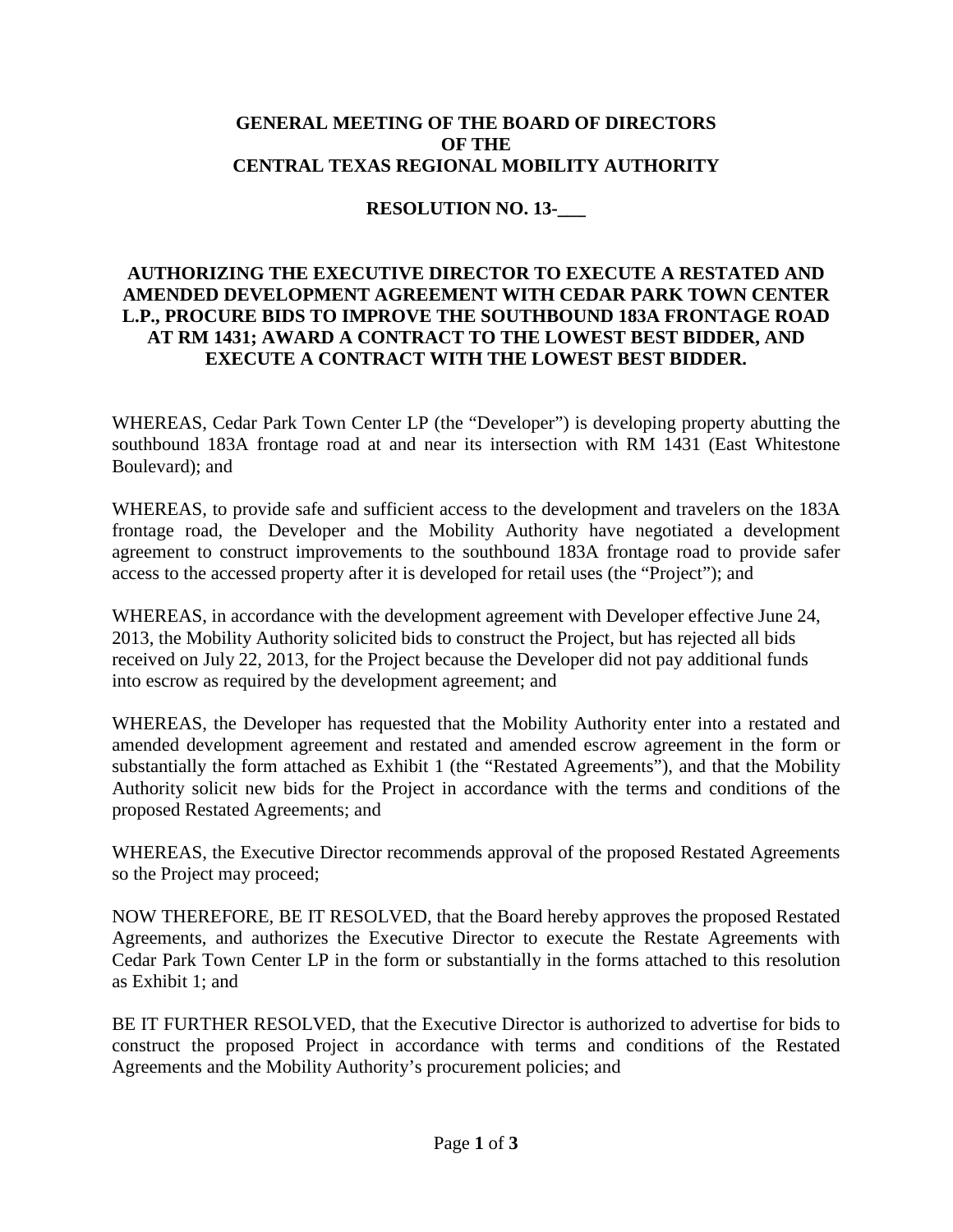BE IT FURTHER RESOLVED, that the Executive Director is authorized without further action by the Board to award a contract to construct the Project to the lowest best bidder consistent with the Mobility Authority Procurement Policies, the invitation to bid, the bid proposal package received from lowest best bidder, and this resolution; and

BE IT FURTHER RESOLVED, that the Executive Director is authorized without further action by the Board to execute a contract with the lowest best bidder to construct the Project, on terms and conditions acceptable to the Executive Director and consistent with Mobility Authority Procurement Policies, the invitation to bid, the bid proposal package received from lowest best bidder, and this resolution, but only after the Executive Director has determined that Developer has complied with all payment and other obligations established by the Restated Agreements and that the total cost to the Mobility Authority to construct the Project will not exceed \$150,000.00.

Adopted by the Board of Directors of the Central Texas Regional Mobility Authority on the 28<sup>th</sup> day of August, 2013.

Submitted and reviewed by: Approved:

Andrew Martin Ray A. Wilkerson General Counsel for the Central Chairman, Board of Directors Texas Regional Mobility Authority Resolution Number 13-

\_\_\_\_\_\_\_\_\_\_\_\_\_\_\_\_\_\_\_\_\_\_\_\_\_\_\_\_ \_\_\_\_\_\_\_\_\_\_\_\_\_\_\_\_\_\_\_\_\_\_\_\_\_\_\_\_ Date Passed: 8/28/13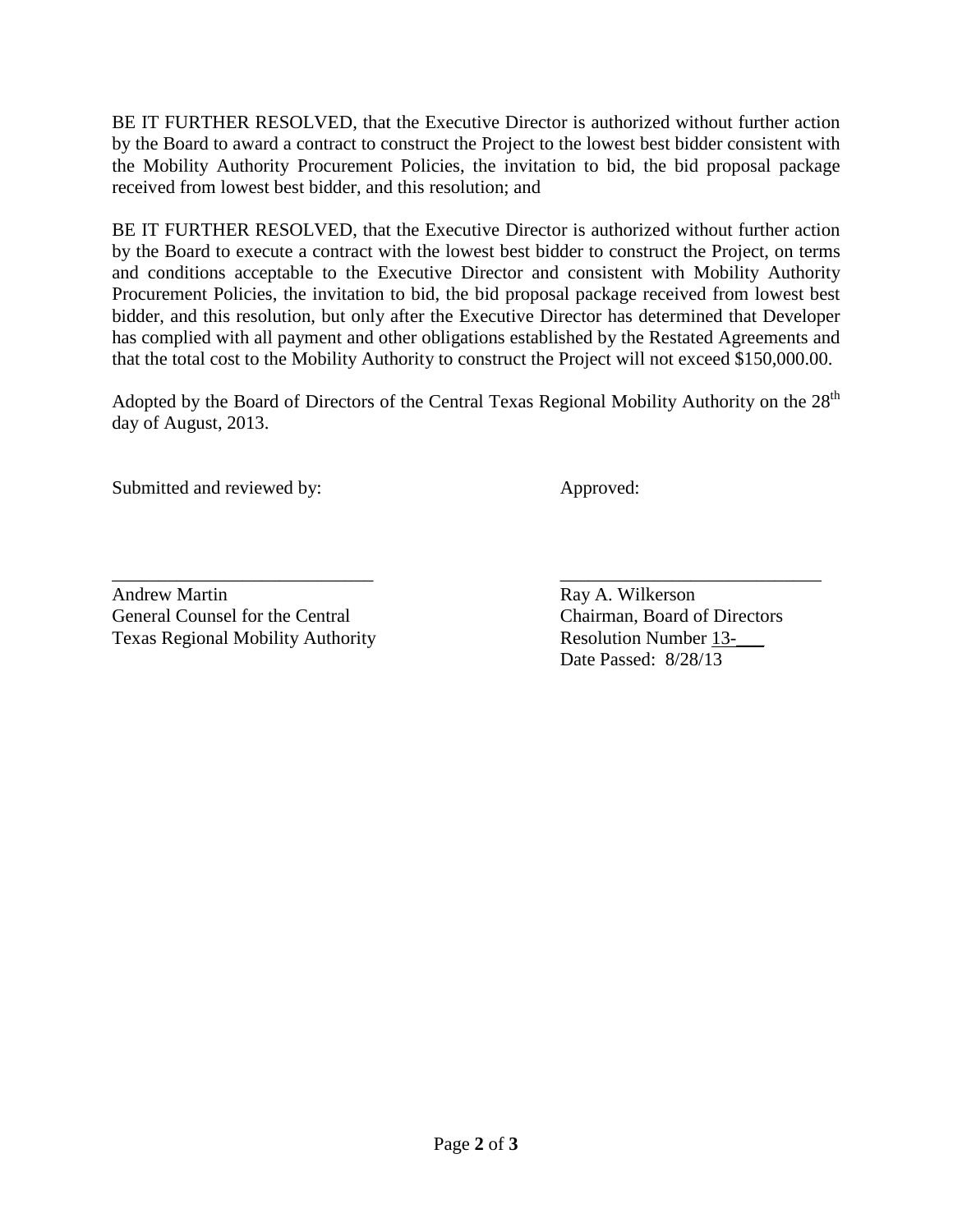# **ATTACHMENT "A" TO RESOLUTION 13-\_\_\_**

# **PROPOSED RESTATED AGREEMENTS WITH**

# **CEDAR PARK TOWN CENTER LP**

**[on the following 18 pages]**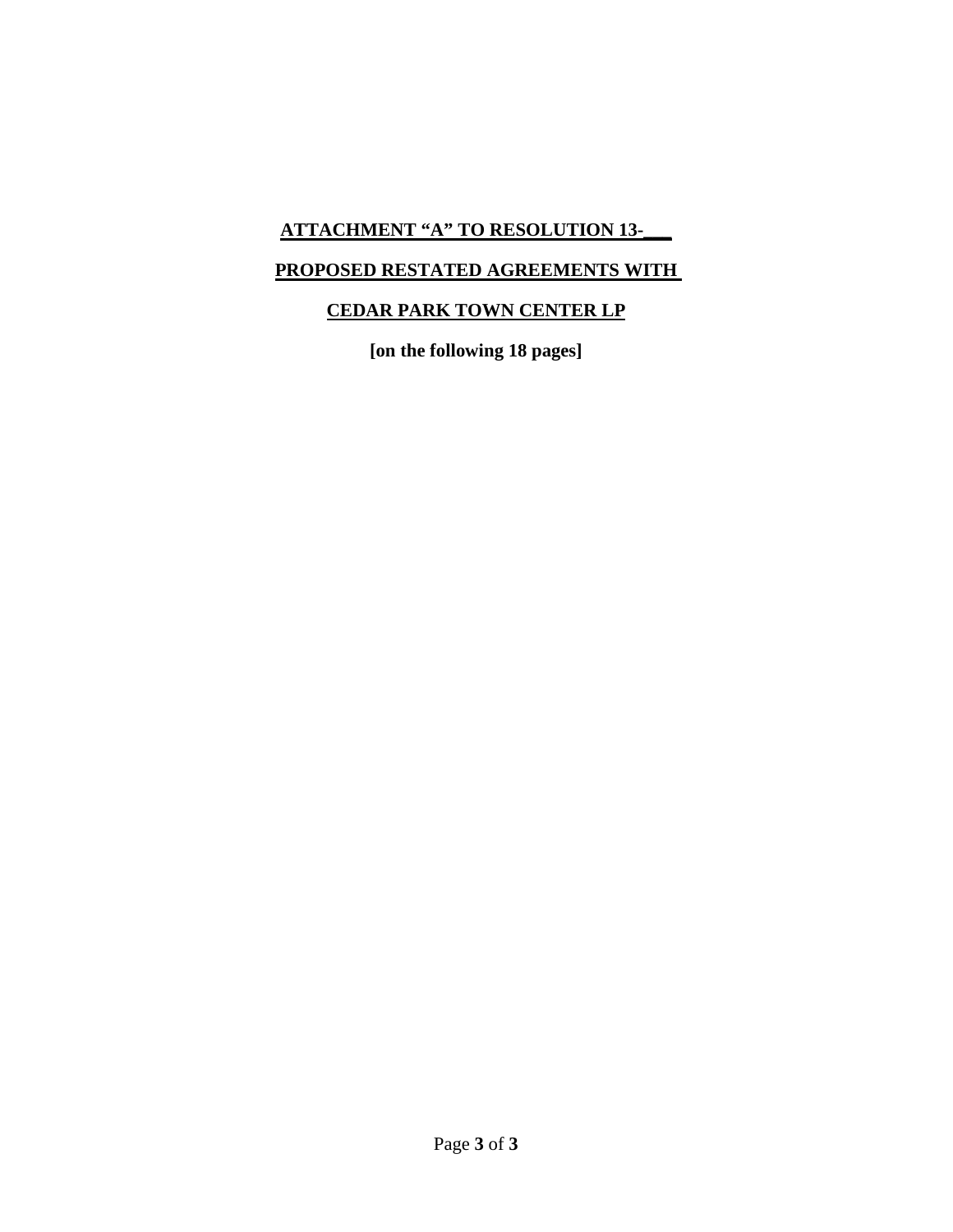#### **RESTATED AND AMENDED**

#### **DEVELOPMENT AGREEMENT**

This Restated and Amended Development Agreement ("Agreement") is effective August \_\_\_\_\_\_, 2013, and is between the CENTRAL TEXAS REGIONAL MOBILITY AUTHORITY ("Mobility Authority") and CEDAR PARK TOWN CENTER LP, a Texas limited partnership ("Developer"). Mobility Authority and Developer may be referred to collectively in this Agreement as the "Parties," and individually as a "Party."

WHEREAS, Mobility Authority recently completed its construction of the 183A Phase II Turnpike Project, from RM 1431 to a point north of the intersection of 183A and Hero Way ("183A"); and

WHEREAS, Developer is the owner (or the developer for the owner) of certain real property in the City of Cedar Park, Texas, that abuts the southbound frontage road for 183A, more fully described as follows:

Lots 1 - 5 and Lots 7 - 11 in the Final Plat Cedar Park Town Center - Phase II, being situated in Williamson County, Texas, out of the Sherwood J. Dover Survey, Abstract No. 168, according to the map or Plat thereof recorded in Clerk's File No. 2013022149 of the Official Public Records of Williamson County, Texas (the "Property"); and

WHEREAS, to facilitate traffic management for the benefit of both the public and for the users and occupants of the Property after the Property is developed, Developer and Mobility Authority have agreed on construction of a new frontage road lane and associated improvements including milling and overlay of existing pavement in the southbound 183A frontage road abutting and serving the Property, starting at a point located approximately 3,100 feet north of RM 1431, continuing south to the intersection of the southbound 183A frontage road with RM 1431 (the "Roadway Project"); and

WHEREAS, Mobility Authority and Developer entered into that certain Development Agreement effective June 24, 2013 (the "Initial Agreement"), providing, among other things, for the funding by the Parties of the Roadway Project (with all capitalized terms not defined in this Agreement having the same meanings ascribed to them in the Initial Agreement); and

WHEREAS, Mobility Authority and Developer also entered into that certain Escrow Agreement effective June 24, 2013 (the "Initial Escrow Agreement"), and, in accordance with the Initial Agreement and the Initial Escrow Agreement, Developer has paid \$386,702.16 into the escrow account (the "Initial Escrowed Funds") and the Initial Escrowed Funds are currently held by the Escrow Agent pursuant to the terms and conditions of the Initial Escrow Agreement; and

WHEREAS, after consulting with Developer, the Development Agreement included a Cost Estimate of \$464,392 for the Roadway Project; and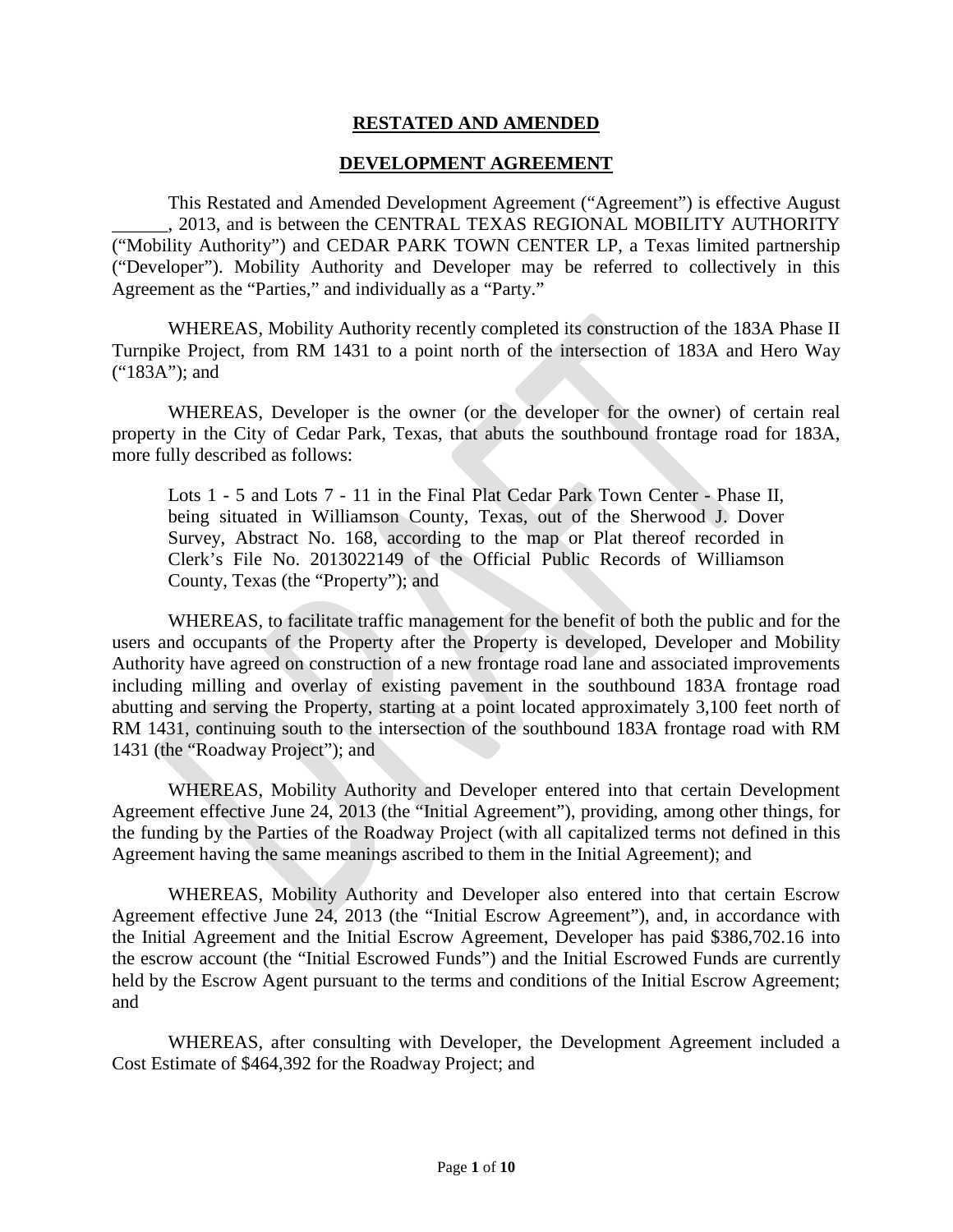WHEREAS, in accordance with the Initial Agreement, Mobility Authority solicited bids to procure a construction contract for the Roadway Project, including an estimated project cost of between \$400,000 to \$500,000 in the bid solicitation; and

WHEREAS, following the bidding process, the lowest bid for constructing the Roadway Project was \$639,836, an amount substantially in excess of the estimated cost; and

WHEREAS, the Developer has determined not to pay the additional funds of \$215,919.52 into escrow by August 13, 2013, as required by the Initial Agreement to fund the Developer's agreed portion of the cost of the Roadway Project; and

WHEREAS, because Developer has elected not to pay the additional funds into escrow to fund the Developer's agreed portion of the cost of the Roadway Project, the Mobility Authority has determined it is in its best interest to reject all bids submitted to construct the Roadway Project; and

WHEREAS, the Parties desire to initiate a new procurement process for the Roadway Project in accordance with the terms and conditions of this Agreement.

NOW THEREFORE, Mobility Authority and Developer hereby agree as follows:

# **A. ROADWAY PROJECT**

1. The Roadway Project is further defined as construction of a 12-ft wide frontage road lane, curbed and guttered, together with milling and overlay of existing pavement and all required and related construction and drainage improvements, as generally illustrated by **Exhibit 1** to this Agreement.

2. Developer has prepared and provided to Mobility Authority the design and construction documents required for the Roadway Project, including plans in accordance to TxDOT Standards and Specifications; a Construction Manual that includes all documents, specifications, special provisions, special specifications and general notes required by Mobility Authority; a Construction Schedule; native CADD files used in the development of the construction documents; an electronic file in PDF format for each document provided under this section; and any other documents identified by Mobility Authority as necessary to construct the Roadway Project (the "Project Plans"). Based on the Project Plans and on previous bids submitted to the Mobility Authority to build the Project Plans, Mobility Authority has provided its Engineer's Opinion of Estimated Construction Costs dated August 16, 2013, attached as **Exhibit 2** (the "Cost Estimate"). Developer and Mobility Authority have reviewed and hereby approve the Project Plans and the Cost Estimate. Mobility Authority hereby agrees to pay \$150,000.00 of the total costs of the Roadway Project that are payable to outside contractors for actual construction costs and construction oversight.

3. No later than one day after the effective date of this Agreement, Developer shall pay an additional \$232,310.32 into the escrow account established in accordance with and subject to the Restated and Amended Escrow Agreement attached as **Exhibit 3** to this Agreement (the "Escrow Agreement") as assurance for Developer's payment of that portion of the total estimated cost of the Roadway Project to be paid by Developer. Developer has advised Mobility Authority that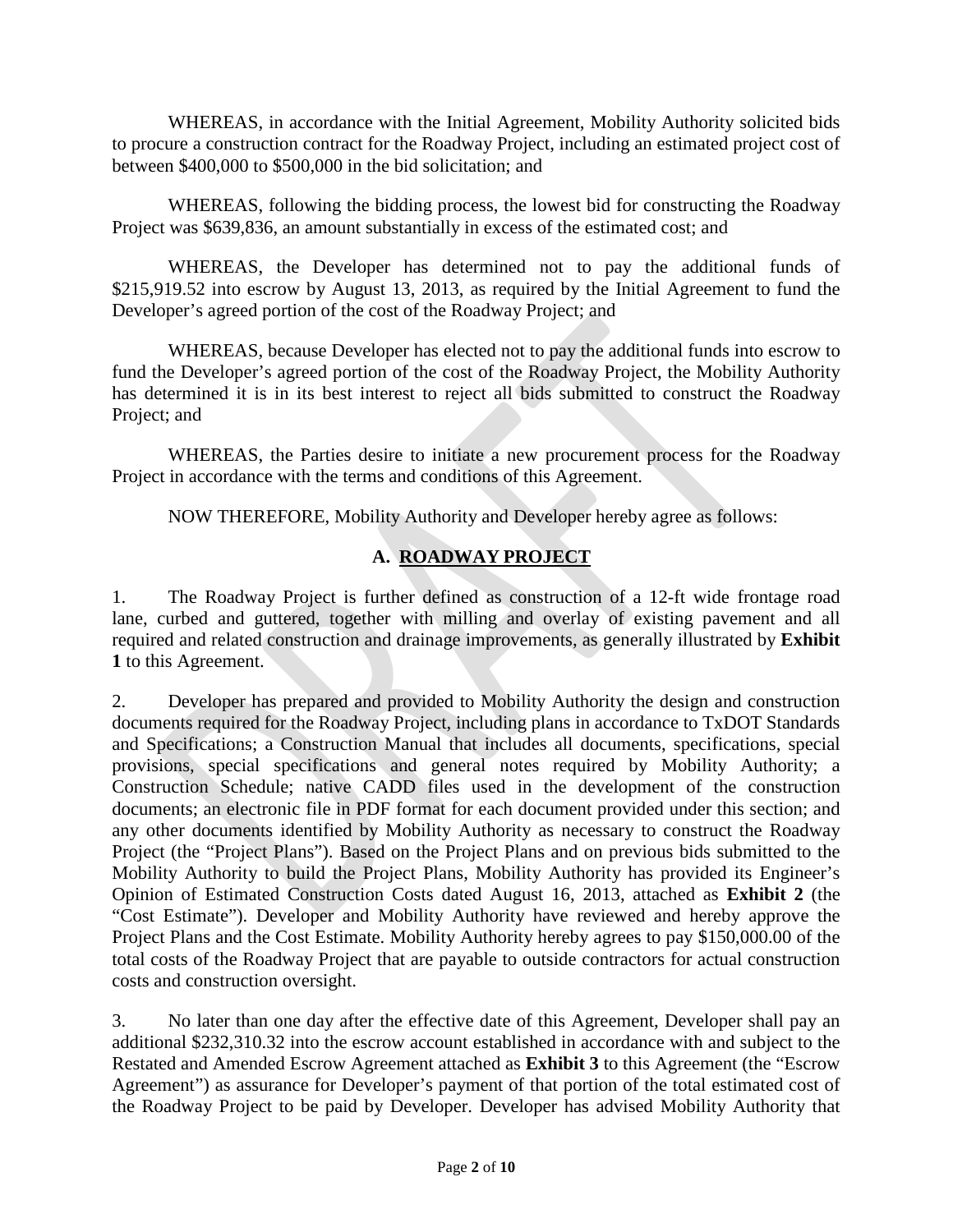Developer has entered into a certain Site Development Agreement dated March 19, 2013, with Costco Wholesale Corporation ("Costco") pursuant to which Developer has escrowed funds for, among other things, completion of the Roadway Project (such escrow being referred to herein as the "Costco Escrow"); and that funds from the Costco Escrow may be transferred from the Costco Escrow into the escrow account to be established under the Escrow Agreement.

4. Mobility Authority shall procure and supervise the construction contract for the Roadway Project in accordance with the Procurement Policies established by the Mobility Authority Policy Code. The contract shall require a completion date of 70 days after issuance of a notice to proceed, with liquidated damages payable in the amount of \$1,500.00 for each calendar day the project is not complete. Mobility Authority shall publish the notice of contract letting required under its Procurement Policies no later than one day after:

a. Mobility Authority, Developer, and the escrow agent identified in that agreement (the "Escrow Agent") have executed the Escrow Agreement, and a duly-executed counterpart original of the Escrow Agreement has been delivered to the Escrow Agent; and

b. the Escrow Agent has received from Developer and holds the \$232,310.32 required to be paid under this Agreement in addition to the \$386,702.16 previously paid to and held by Escrow Agent under the Escrow Agreement, and provides written notice and confirmation to Mobility Authority that Escrow Agent holds Escrowed Funds in a total amount of \$619,012.48.

5. After Mobility Authority has selected a contractor to build the Roadway Project, and based on the actual cost established by the bid submitted by the selected contractor for the Roadway Project (the "Actual Contract Cost"), the amount of funds deposited with the Escrow Agent shall be adjusted as follows:

a. If the Actual Contract Cost is less than the total bid items cost of \$653,262.18 established by the Cost Estimate, no later than three days after signing the construction contract Mobility Authority shall provide written instructions to Escrow Agent to authorize and direct the Escrow Agent to release 66% of the surplus funds to Developer and 34% of the surplus funds to Costco, documenting in reasonable detail Mobility Authority's calculation of the surplus funds and confirming that the procurement process for the Roadway Project complied with the Mobility Authority's Procurement Policies. For purposes of this subsection, the amount of surplus funds is calculated by this formula:

 $(\$653,262.18 - Actual Contract Cost) \times 1.23 = Surplus Funds$ 

b. If the Actual Contract Cost is more than the total bid items cost of \$653,262.18 established by the Cost Estimate, Developer shall pay the additional cost to the Escrow Agent no later than three days after receiving written notice from Mobility Authority of the additional cost, documenting in reasonable detail Mobility Authority's calculation of the additional cost and confirming that the procurement process for the Roadway Project complied with the Mobility Authority's Procurement Policies. The additional cost paid by Developer shall be held as escrow funds subject to the Escrow Agreement. For purposes of this subsection, the amount of additional cost is calculated by this formula: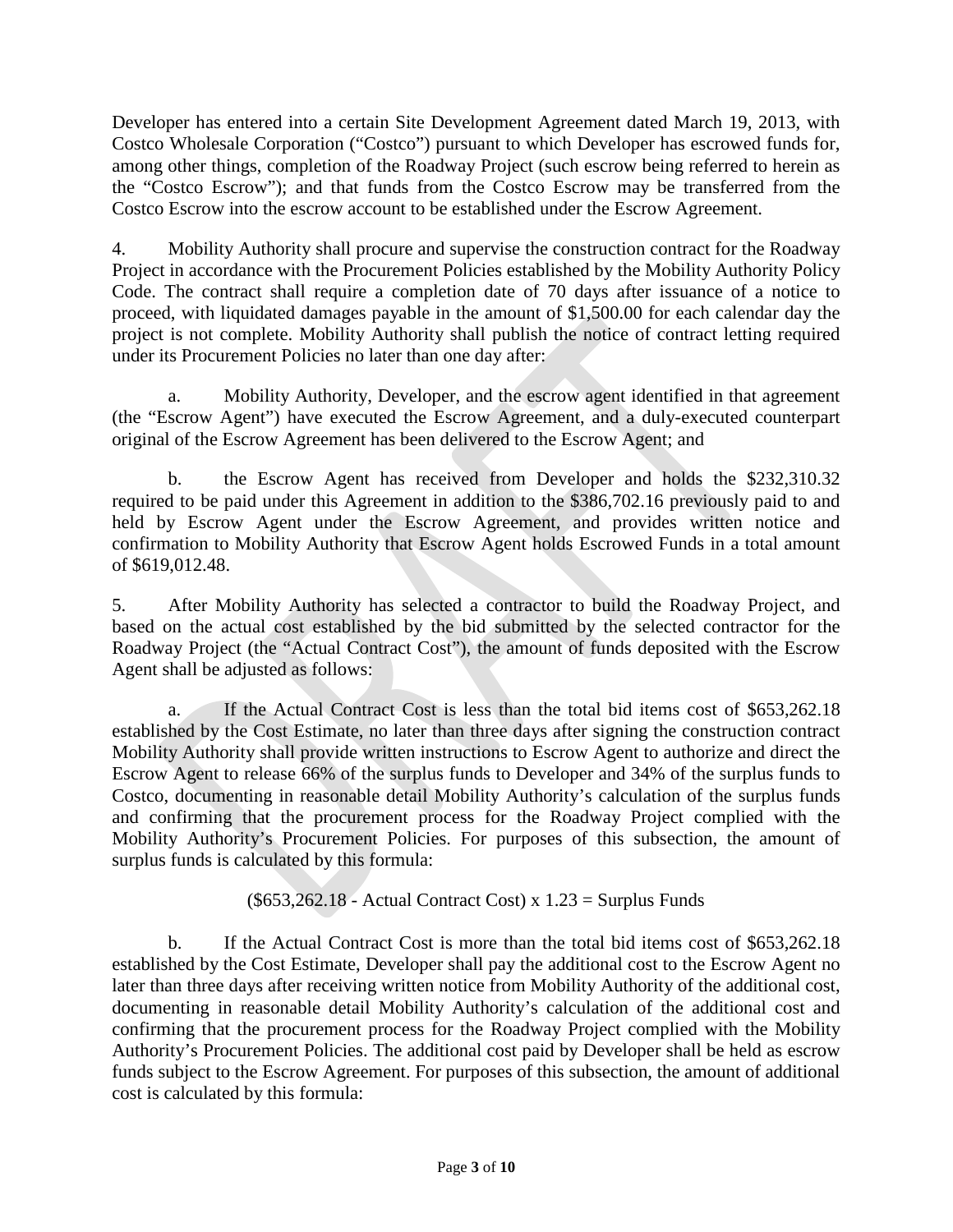#### (Actual Contract Cost -  $$653,262.18$ ) x  $1.23$  = Additional Cost

Mobility Authority is not required to execute a construction contract with the selected contractor for the Roadway Project or to otherwise proceed with the Roadway Project if Developer fails to timely pay the Additional Cost into the escrow account under this section.

c. If a change order to the construction contract is necessary due to (i) unanticipated conditions, (ii) to correct any error or deficiency in the Project Plans, or (iii) at the written request of Developer to Mobility Authority, the payment for that change order shall be made from the escrowed funds. If the projected total cost of that change order and related construction oversight expense exceeds the amount of escrowed funds then held by Escrow Agent, Mobility Authority shall notify Developer of the total additional projected costs that exceed the escrowed funds (the "Developer's change order expense"), documenting in reasonable detail Mobility Authority's calculation of the Developer's change order expense, and confirming the change order is required to complete the Roadway Project in accordance with Project Plans revised as necessary to address a circumstance arising under this subsection. Developer shall pay the Developer's change order expense to the Escrow Agent no later than ten days after receiving written notice from Mobility Authority under this subsection of the Developer's change order expense and the reasons therefor, and the payment shall be held by the Escrow Agent as escrowed funds subject to the Escrow Agreement.

d. If a change order is not a Developer's change order expense as identified under subsection (c) of this section 5, Mobility Authority shall be solely responsible for all of the costs of any change order that it approves under the construction contract for the Road Project, including, without limitation, the costs of supervision and inspection.

e. Liquidated damages paid to the Authority by the contractor or credited by the Authority against payments otherwise due to the contractor shall be applied to actual costs incurred by the Authority for contract oversight and inspection services during the liquidated damages assessment period, in an amount not to exceed \$900.00 per day, with any remaining balance paid to the Escrow Agent to be held as escrowed funds subject to the Escrow Agreement.

6. Mobility Authority shall use best efforts in its oversight of the construction of the Roadway Project to provide reasonable vehicular access from the southbound frontage road for 183A to the Property no later than October 31, 2013, in accordance with the Project Plans. Mobility Authority shall require the contractor awarded the Roadway Project not to unreasonably interfere with the contemporaneous development on the Property and Mobility Authority shall exercise commercially reasonable efforts to enforce such obligation.

7. Mobility Authority may draw upon the funds deposited by Developer into the escrow account to pay its outside contractors who provide services relating to bidding and oversight of the construction contract in an amount not to exceed 8% of the contract price and to pay the contract price for construction of the Roadway Project to the bidder selected for the contract, including change orders, in accordance with the terms and conditions of the Escrow Agreement. Mobility Authority will complete and submit each draw request to Escrow Agent in the form attached as Exhibit 1 to the Escrow Agreement. After the Roadway Project is completed and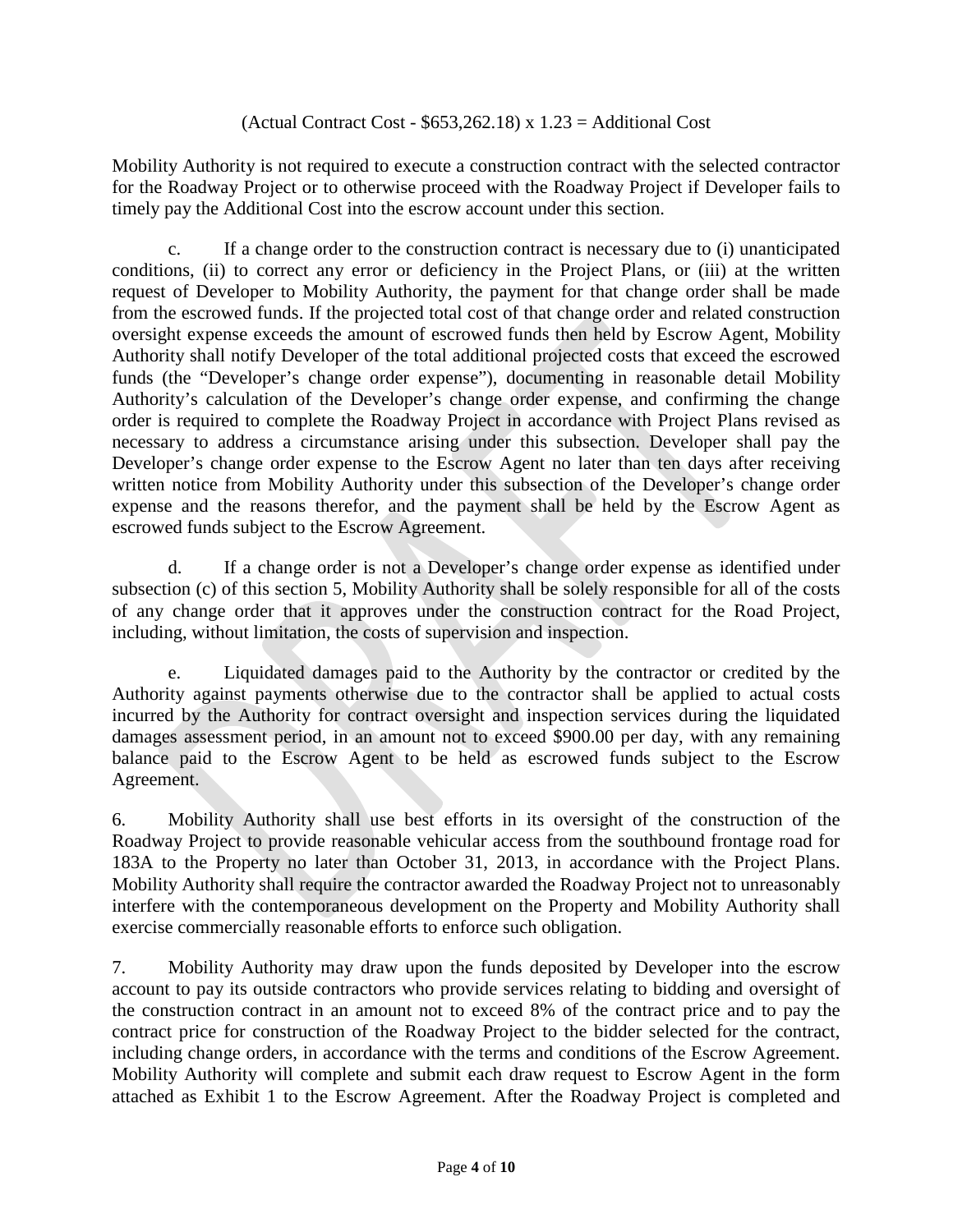accepted by Mobility Authority, and after Mobility Authority has established and paid the authorized expenses described in this section, any funds remaining in the escrow account, including any accrued interest, shall be released and deposited into the Costco Escrow by the Escrow Agent. Mobility Authority shall within a reasonable time after a written request by Developer from time to time furnish Developer with an accounting in reasonable detail of the Actual Contract Cost.

8. Mobility Authority shall keep and maintain records to document and support that each individual draw request paid to Mobility Authority has been used only for an authorized purpose established by Section 7. Records maintained under this subsection shall be made available for review and copying by Developer upon Developer's written request.

9. All of Mobility Authority's expenditures under this Development Agreement shall be subject to audit by Developer, at Developer's request and sole expense.

### **B. DEFAULT; REMEDIES; TERMINATION**

1. Either Party may terminate this Agreement if the other Party defaults in its obligation and, after receiving notice of the default and of the non-defaulting Party's intent to terminate, fails to cure the default no later than five days after receipt of that notice.

2. This Agreement will terminate on the date when all escrowed funds have been disbursed in accordance with the terms of the Escrow Agreement.

# **C. MISCELLANEOUS PROVISIONS**

1. Actions Performable; Venue. Mobility Authority and Developer agree that all actions to be performed under this Agreement are performable in Williamson County, Texas. The parties agree that the exclusive venue for any lawsuit arising out of or relating to this Agreement will be in Williamson County, Texas, and waive the right to sue or be sued elsewhere.

2. Governing Law. Mobility Authority and Developer agree that this Agreement has been made under the laws of the State of Texas in effect on this date, and that any interpretation of this Agreement at a future date shall be made under the laws of the State of Texas.

3. Complete Agreement; Amendment. This Agreement represents the entire agreement between the parties regarding the Roadway Project and supersedes all oral statements and prior writings relating to this Agreement. This Agreement may not be amended except by an instrument in writing signed by Developer and Mobility Authority.

4. Exhibits. All exhibits and attachments attached hereto are incorporated herein by this reference.

| Exhibit 1 | $\sim$                   | Roadway Project Illustration                 |
|-----------|--------------------------|----------------------------------------------|
| Exhibit 2 | $\overline{\phantom{0}}$ | Engineer's Cost Estimate                     |
| Exhibit 3 | $\overline{\phantom{0}}$ | <b>Restated and Amended Escrow Agreement</b> |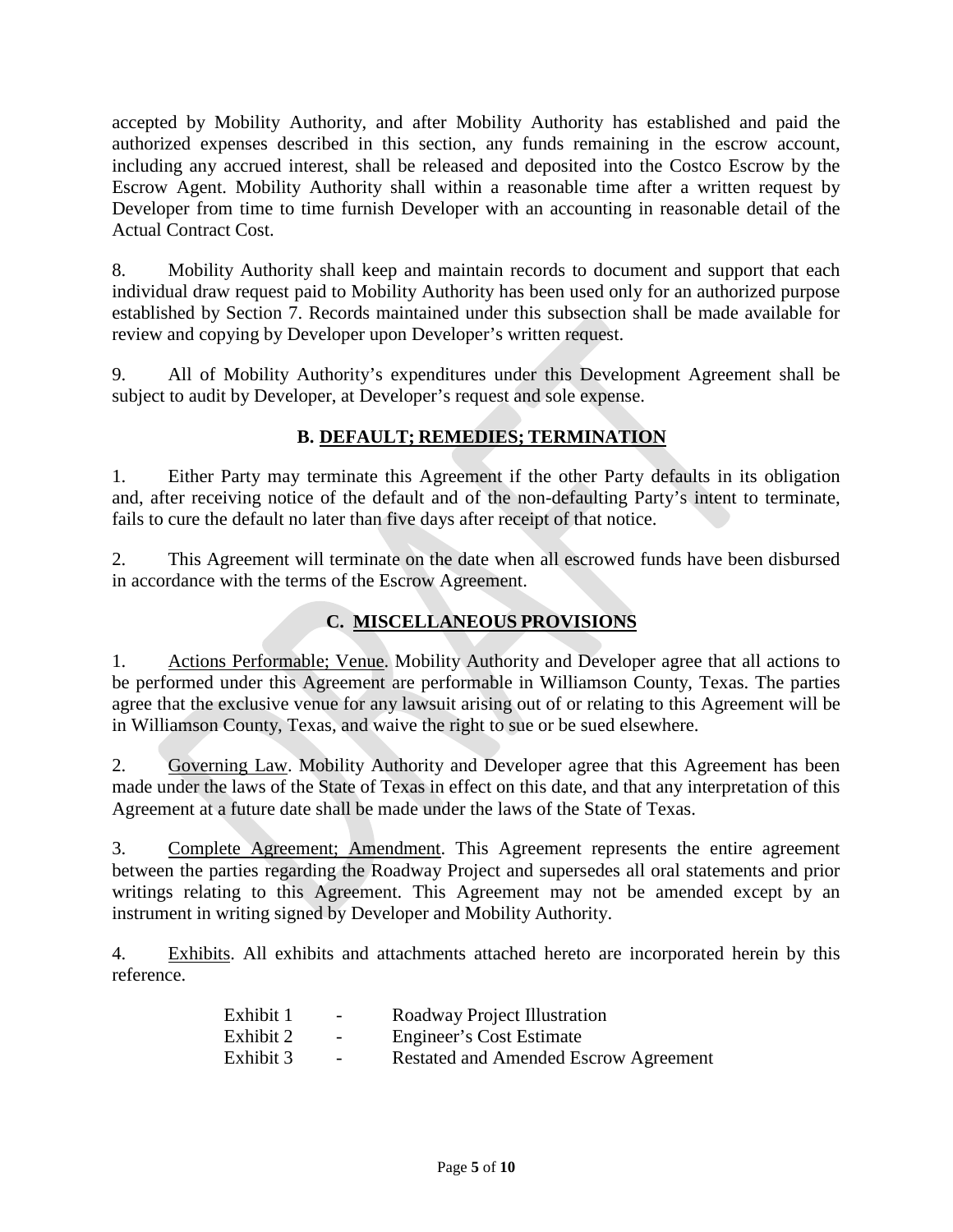5. Notice. All notices, demands or other requests, and other communications required or permitted under this Agreement or which any Party may desire to give, shall be in writing (with a copy to Costco) and shall be deemed to have been given on the sooner to occur of (i) receipt by the Party to whom the notice is hand-delivered, with a written receipt of notice provided by the receiving Party, or (ii) two days after deposit in a regularly maintained express mail receptacle of the United States Postal Service, postage prepaid, or registered or certified mail, return receipt requested, express mail delivery, addressed to such Party at the respective addresses set forth below, or such other address as each Party may from time to time designate by written notice to the others as herein required or (iii) facsimile transmission on which standard confirmation has been received by the sending Party:

For the Mobility Authority:

Mike Heiligenstein, Executive Director Central Texas Regional Mobility Authority 3300 N. IH-35, Suite 300 Austin, TX 78705 (512) 996-9784 (facsimile)

For the Developer:

CEDAR PARK TOWN CENTER LP c/o Mr. Michael Ainbinder The Ainbinder Company 2415 W. Alabama, Suite 205 Houston, Texas 77098 (713) 892-5656 (facsimile)

For Costco:

COSTCO WHOLESALE CORPORATION 999 Lake Drive Issaquah, Washington 98027 Attention: Bruce Coffey, Corporate Counsel (425) 313-8114 (facsimile)

6. Calculation of Days. Each reference in this Agreement to a day or days refers to a day that is not a Saturday, Sunday, or a legal holiday. If the last day of any period described in this Agreement is a Saturday, Sunday, or legal holiday, the period is extended to include the next day that is not a Saturday, Sunday, or legal holiday.

7. Force Majeure. Whenever a period of time is prescribed by this Agreement for action to be taken by either Party, the Party shall not be liable or responsible for, and there shall be excluded from the computation of any such period of time, any delays due to strikes, riots, acts of God, shortages of labor or materials, war, terrorist acts or activities, governmental laws, regulations, or restrictions, or any other causes of any kind whatsoever which are beyond the control of such party.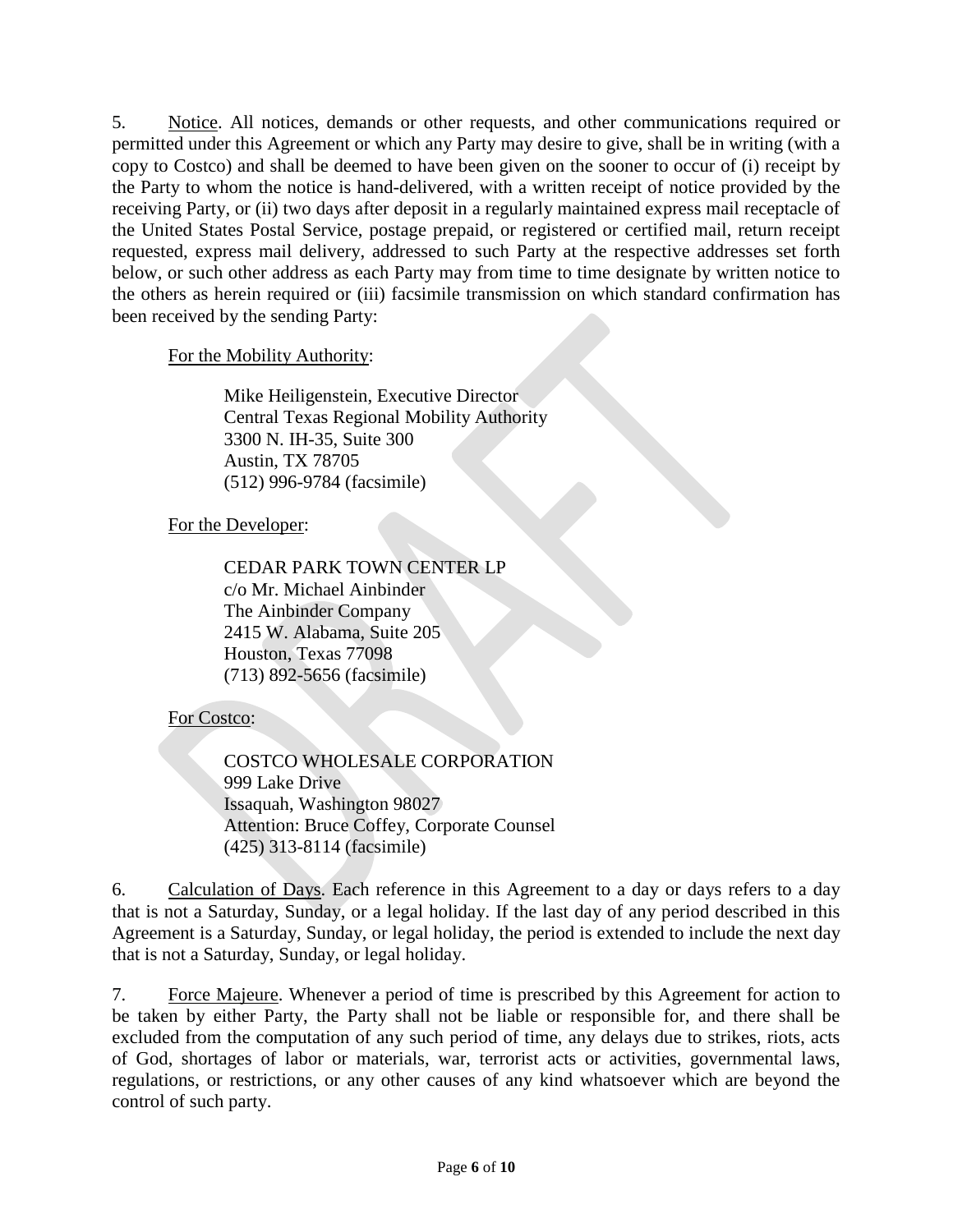8. Assignment. This Agreement may be assigned by Developer. Developer must deliver to Mobility Authority a written acknowledgement from the entity being assigned Developer's position in this Agreement, acknowledging this Agreement and committing to assume all of Developer's obligations included in this Agreement. No assignment of this Agreement shall release Developer from its obligations under this Agreement, but rather Developer and its assignee shall be jointly and severally liable for those obligations.

9. Signature Warranty Clause; Counterparts; Digital Signatures. The signatories to this Agreement represent and warrant that they have the authority to execute this Agreement on behalf of Mobility Authority and Developer, respectively. This Agreement shall be effective upon execution by handwritten signature of each of the Parties in as many counterparts as may be convenient. It shall not be necessary that the signature of all persons required appear on each counterpart. All counterparts shall collectively constitute a single instrument. Any signature page to any counterpart may be detached from such counterpart without impairing the legal effect of the intent of the party or the signatures thereon and thereafter attached to another counterpart identical thereto except having to it additional signature pages. An image of the handwritten signature of any party on this Agreement evidenced and transmitted by electronic means (including email, facsimile, or similar transmission) shall be deemed effective for all purposes.

10. Third Party Beneficiary; Amendments. Costco is a third party beneficiary to this Agreement. This Agreement may be amended only by means of a written amendment signed by all the Parties to this Agreement; provided, however that no amendment shall be made without the prior written consent of Costco. Any purported oral amendment of this Agreement shall be ineffective and invalid.

11. Consent by Costco. Costco joins in the execution of this Restated and Amended Development Agreement to give its consent as provided in Section 10 of the Initial Agreement.

#### **CENTRAL TEXAS REGIONAL MOBILITY AUTHORITY**

### **CEDAR PARK TOWN CENTER LP**

By: Ainbinder Cedar Park, LLC

By:

Mike Heiligenstein, Executive Director

Michael C. Ainbinder Chairman, CEO and Manager

# **COSTCO WHOLESALE CORPORATION**

By:

Name: Name:

Title: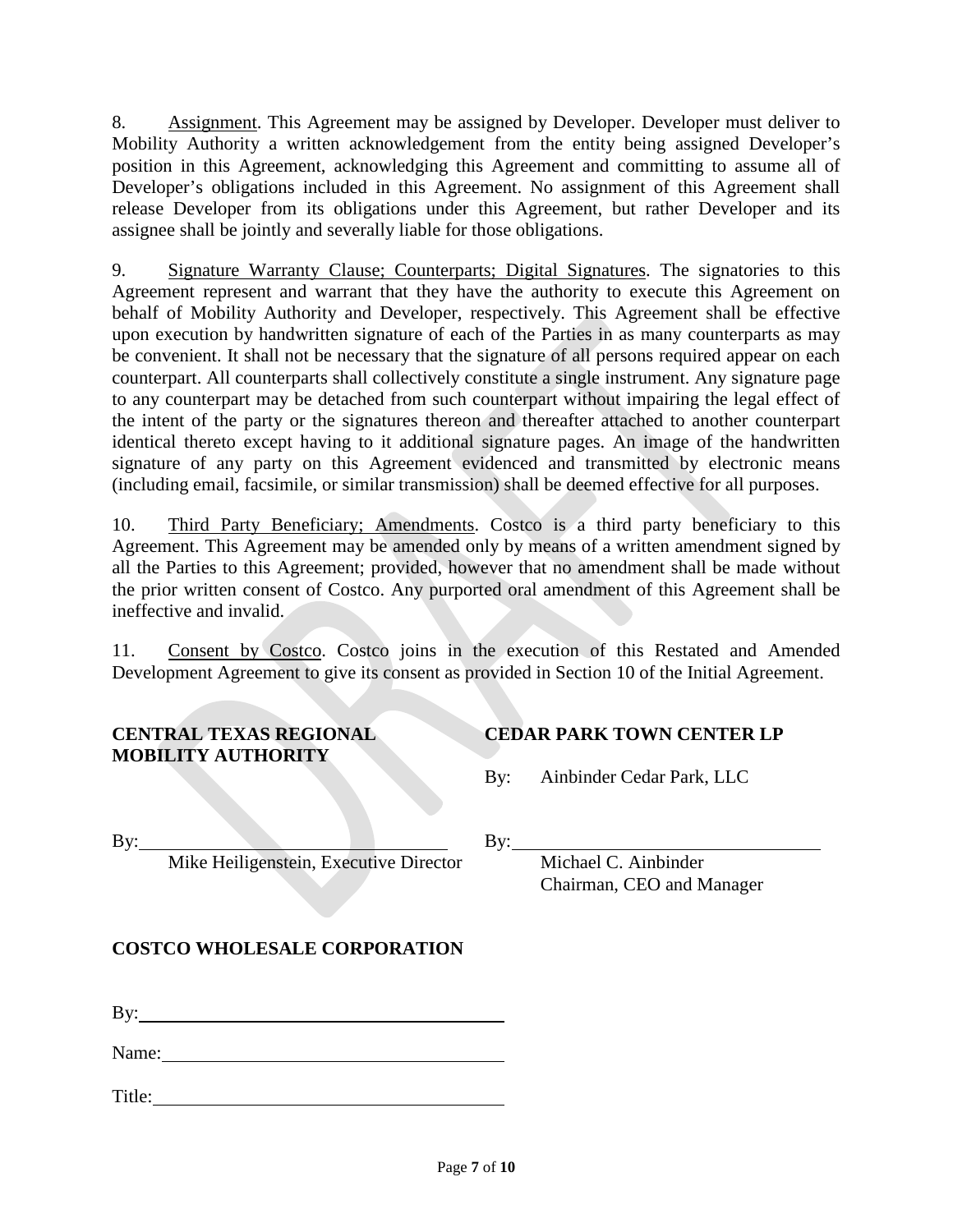# **Exhibit 1 - Roadway Project Illustration**

[on the following two pages]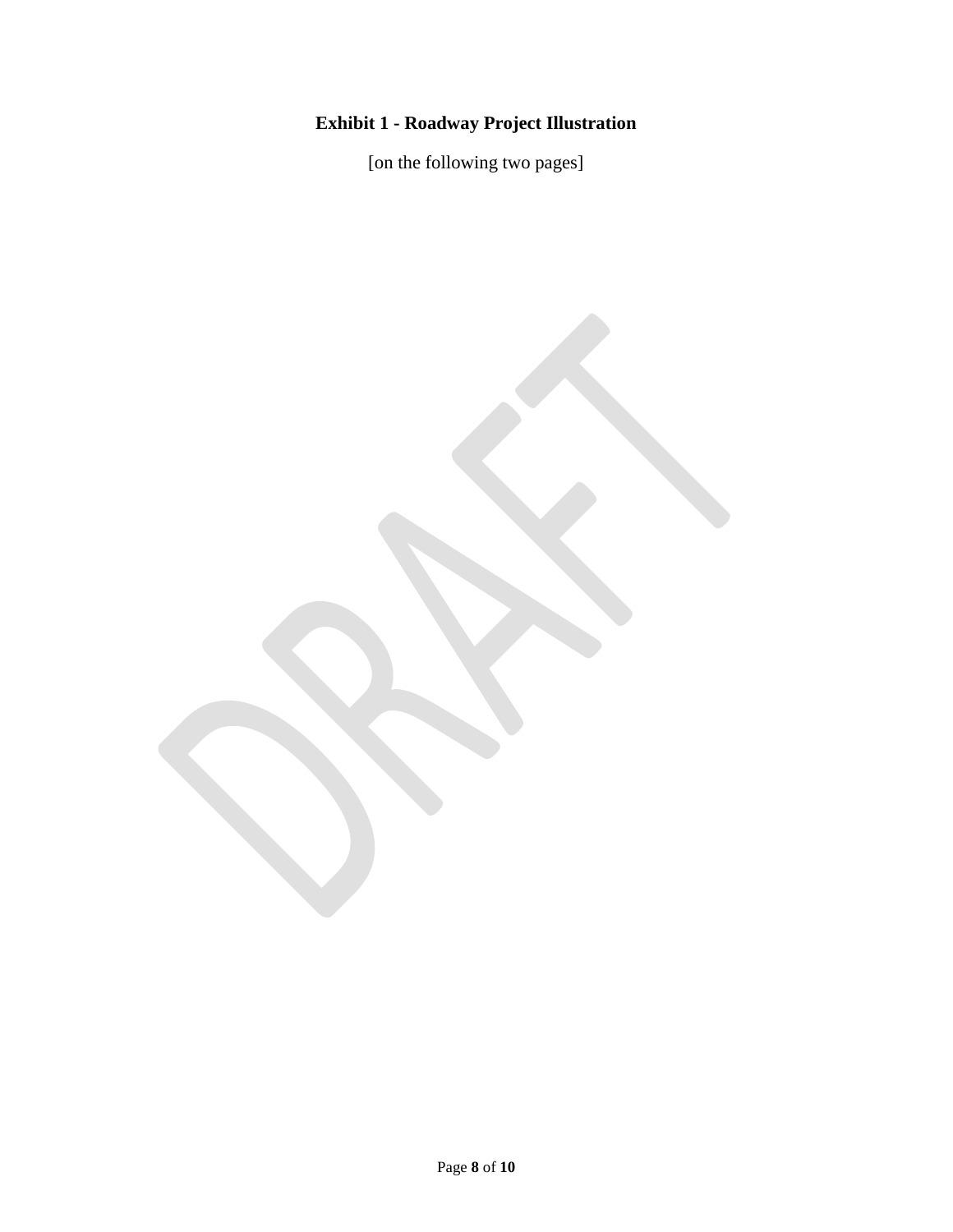# **Exhibit 2 - Cost Estimate**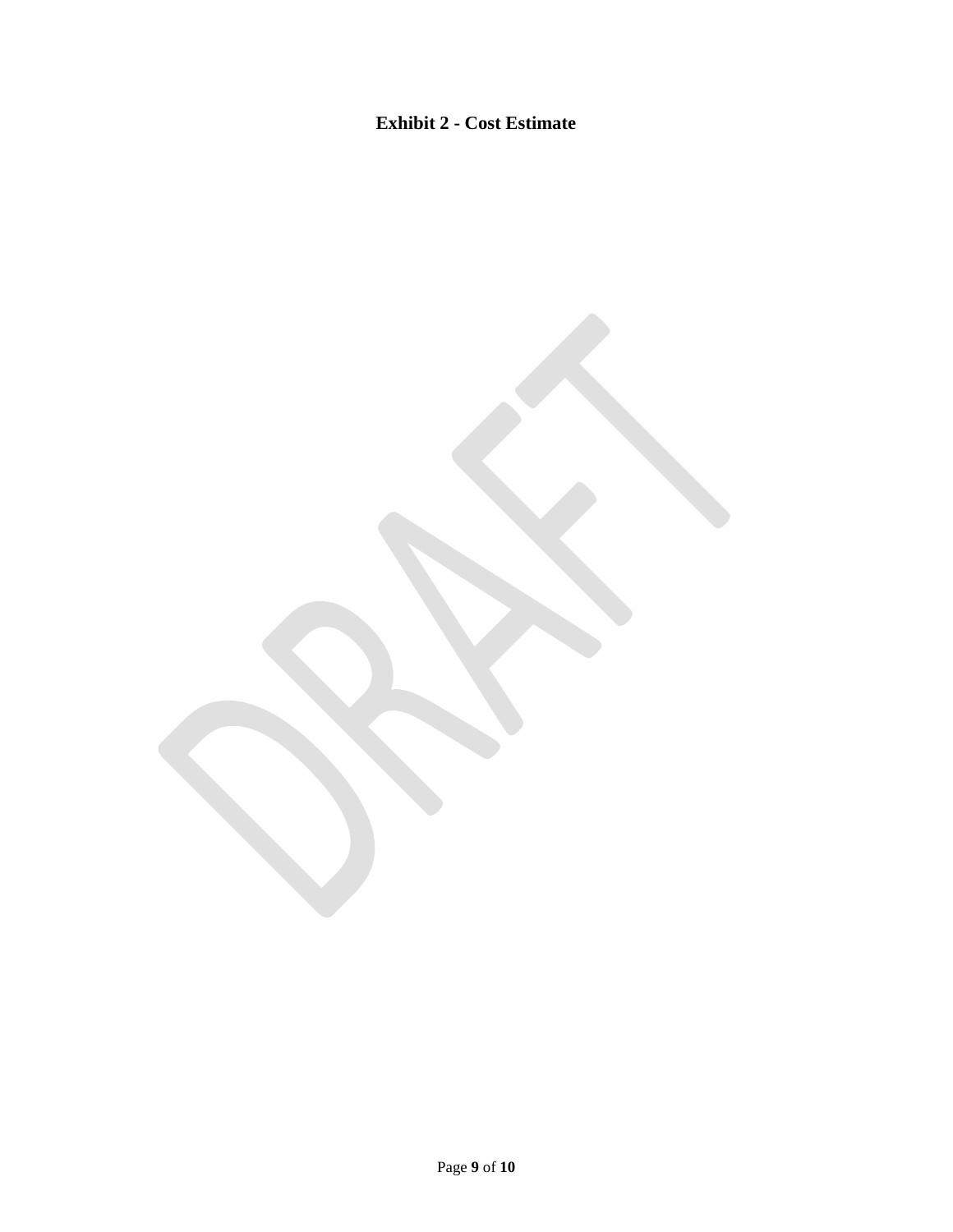|                     |             | <b>Engineer's Opinion of Estimated Construction Costs dated August 16, 2013</b>                         |                          |                              | <b>HNTB Estimate</b> |                            |                                         |
|---------------------|-------------|---------------------------------------------------------------------------------------------------------|--------------------------|------------------------------|----------------------|----------------------------|-----------------------------------------|
| NO.                 | <b>ITEM</b> | <b>DESCRIPTION</b>                                                                                      | <b>UNIT</b>              | <b>ESTIMATED</b><br>QUANTITY | <b>UNIT PRICE</b>    | COST                       |                                         |
| -1                  | 0500-2001   | <b>MOBILIZATION</b>                                                                                     | LS                       |                              | \$63,500.00          | \$63,500.00                |                                         |
| $\overline{2}$      | 0502-2001   | BARRICADES, SIGNS AND TRAFFIC HANDLING                                                                  | <b>MO</b>                | 3                            | \$3,750.00           | \$11,250.00                |                                         |
| 3                   |             | 6834-2002 PORTABLE CHANGEABLE MESSAGE SIGN                                                              | EA                       | $\overline{\mathbf{1}}$      | \$8,500.00           | \$8,500.00                 |                                         |
| 4                   | 0354-2017   | PLANE & TEXT CONC PAV (0"-2")                                                                           | SY                       | 14300                        | \$2.50               | \$35,750.00                |                                         |
| 5                   | 0529-2004   | CONC CURB AND GUTTER (TY IIA)                                                                           | LF                       | 3200                         | \$21.50              | \$68,800.00                |                                         |
| 6<br>$\overline{7}$ | 0530-2010   | DRIVEWAYS (CONC)<br>3268-2003 D-GR HMA (QCQA) TY-A PG64-22                                              | $\overline{SY}$          | 475<br>380                   | \$85.00<br>\$135.00  | \$40,375.00<br>\$51,300.00 |                                         |
| 8                   | 3268-2029   | D-GR HMA (QCQA) TY-C SAC-A PG76-22                                                                      | <b>TON</b><br><b>TON</b> | 1600                         | \$95.50              | \$152,800.00               |                                         |
| 9                   |             | 0100-2001 PREP ROW                                                                                      | <b>AC</b>                | 1.27                         | \$18,500.00          | \$23,495.00                |                                         |
| 10                  |             | 0110-2003 EXCAVATION (SPECIAL)                                                                          | CY                       | 134                          | \$185.00             | \$24,790.00                |                                         |
| 11                  |             | 0132-2004 EMBANKMENT (FINAL) (DENS CONT) (TY B)                                                         | CY                       | 546                          | \$57.50              | \$31,395.00                |                                         |
| 12                  |             | 0465-2073  INLET (COMPL)(CURB)(TY4-BC)(5')                                                              | EA                       | 4                            | \$5,750.00           | \$23,000.00                |                                         |
| 13                  |             | 0465-2074   INLET (COMPL)(CURB)(TY4-BC)(10')                                                            | EA                       | 2                            | \$7,850.00           | \$15,700.00                |                                         |
| 14                  |             | 0636-2010 REPLACE EXIST ALUM SIGNS (RDSD)                                                               | EA                       | $\overline{1}$               | \$467.50             | \$467.50                   |                                         |
| 15                  |             | 0644-2056 RELOCATE SM RD SN SUP & AM TY 10BWG                                                           | EA                       | $\overline{1}$               | \$417.50             | \$417.50                   |                                         |
| 16                  |             | 0644-2070   INS SM RD SN SUP & AM TY10BWG (2) SA (T)                                                    | EA                       | 4                            | \$705.00             | \$2,820.00                 |                                         |
| 17                  |             | 0666-2002   REFL PAV MRK TY I (W) 4" (BRK) (090 MIL)                                                    | LF                       | 4390                         | \$0.45               | \$1,975.50                 |                                         |
| 18                  |             | 0666-2011 REFL PAV MRK TY I (W) 4" (SLD) (090 MIL)                                                      | LF.                      | 2600                         | \$0.45               | \$1,170.00                 |                                         |
| 19                  |             | 0666-2023 REFL PAV MRK TY I (W) 6" (SLD)(090 MIL)                                                       | LF                       | 475                          | \$0.85               | \$403.75                   |                                         |
| 20                  |             | 0666-2035 REFL PAV MRK TY I (W) 8" (SLD)(090 MIL)                                                       | LF<br>LF                 | 787                          | \$2.75               | \$2,164.25                 |                                         |
| 21<br>22            |             | 0666-2041 REFL PAV MRK TY I (W) 12" (SLD)(090 MIL)<br>0666-2053 REFL PAV MRK TY I (W) (ARROW) (090 MIL) | EA                       | 260<br>14                    | \$3.50<br>\$150.00   | \$910.00<br>\$2,100.00     |                                         |
| 23                  |             | 0666-2095 REFL PAV MRK TY I (W) (WORD) (090 MIL)                                                        | EA                       | 8                            | \$250.00             | \$2,000.00                 |                                         |
| 24                  |             | 0666-2110 REFL PAV MRK TY I (Y) 4" (SLD)(090 MIL)                                                       | LF                       | 3025                         | \$0.40               | \$1,210.00                 |                                         |
| 25                  |             | 0666-2119 REFL PAV MRK TY I (Y) 6" (SLD)(090 MIL)                                                       | LF                       | 470                          | \$0.70               | \$329.00                   |                                         |
| 26                  |             | 0666-2142 REFL PAV MRK TY II (W) 4" (BRK)                                                               | LF                       | 4390                         | \$0.20               | \$878.00                   |                                         |
| 27                  |             | 0666-2145 REFL PAV MRK TY II (W) 4" (SLD)                                                               | LF                       | 2600                         | \$0.20               | \$520.00                   |                                         |
| 28                  |             | 0666-2149 REFL PAV MRK TY II (W) 6" (SLD)                                                               | <b>LF</b>                | 475                          | \$0.55               | \$261.25                   |                                         |
| 29                  |             | 0666-2153 REFL PAV MRK TY II (W) 8" (SLD)                                                               | LF                       | 787                          | $$1.\overline{65}$   | \$1,298.55                 |                                         |
| 30                  |             | 0666-2155 REFL PAV MRK TY II (W) 12" (SLD)                                                              | LF                       | 260                          | \$1.90               | \$494.00                   |                                         |
| 31                  |             | 0666-2160 REFL PAV MRK TY II (W) (ARROW)                                                                | EA                       | 14                           | \$45.00              | \$630.00                   |                                         |
| 32                  |             | 0666-2173 REFL PAV MRK TY II (W) (WORD)                                                                 | EA                       | 8                            | \$92.50              | \$740.00                   |                                         |
| 33                  |             | 0666-2178 REFL PAV MRK TY II (Y) 4" (SLD)                                                               | LF                       | 3025                         | \$0.20               | \$605.00                   |                                         |
| 34                  |             | 0666-2181 REFL PAV MRK TY II (Y) 6" (SLD)                                                               | LF                       | 470                          | \$0.50               | \$235.00                   |                                         |
| 35<br>36            |             | 0672-2017 REFL PAV MRKR TY II-C-R<br>0166-2002 FERTILIZER                                               | EA<br>LB                 | 65<br>112.5                  | \$16.50<br>\$1.05    | \$1,072.50<br>\$118.13     |                                         |
| 37                  | 0164-2009   | BROADCAST SEED (TEMP)(WARM)                                                                             | $\overline{SY}$          | 900                          | \$0.65               | \$585.00                   |                                         |
| 38                  | 0168-2001   | <b>VEGETATIVE WATERING</b>                                                                              | <b>MG</b>                | 0.02                         | \$27,100.00          | \$542.00                   |                                         |
| 39                  |             | 0506-2001 ROCK FILTER DAMS (INSTALL) (TY 1)                                                             | LF.                      | 115                          | \$16.50              | \$1,897.50                 |                                         |
| 40                  |             | 0506-2009 ROCK FILTER DAMS (REMOVE)                                                                     | LF                       | 115                          | \$7.00               | \$805.00                   |                                         |
| 41                  | 1122-2037   | TEMPORARY SEDIMENT CONTROL FENCE INSTALL                                                                | LF                       | 2465                         | \$2.00               | \$4,930.00                 |                                         |
| 42                  | 1122-2038   | TEMPORARY SEDIMENT CONTROL FENCE (INLET PROTECTION)                                                     | LF                       | 72                           | \$8.00               | \$576.00                   |                                         |
| 43                  | 1122-2057   | TEMPORARY SEDIMENT CONTROL FENCE REMOVE                                                                 | LF                       | 2465                         | \$0.35               | \$862.75                   |                                         |
| 44                  | 690         | REMOVAL OF SIDEWALKS                                                                                    | $S$ F                    | 2803                         | \$5.00               | \$14,015.00                |                                         |
| 45                  | 531         | CONCRETE SIDEWALK (4")                                                                                  | SY                       | 305                          | \$52.00              | \$15,860.00                |                                         |
| 46                  | 531         | CONCRETE SIDEWALK (6")                                                                                  | SY                       | 137                          | \$72.00              | \$9,864.00                 |                                         |
| 47                  | 247         | <b>FLEXBASE (TYA GR5)</b>                                                                               | <b>TON</b>               | 310                          | \$51.00              | \$15,810.00                |                                         |
| 48                  | 160         | <b>TOP SOIL</b>                                                                                         | CY                       | 468                          | \$30.00              | \$14,040.00                |                                         |
|                     |             |                                                                                                         |                          |                              |                      | \$653,262.18               |                                         |
|                     |             |                                                                                                         |                          |                              |                      |                            | $$150,000.00$ $\leq$ CTRMA Construction |
|                     |             |                                                                                                         |                          |                              |                      |                            |                                         |
|                     |             |                                                                                                         |                          |                              |                      |                            | $$503,262.18$ <= Developer Consruction  |
|                     |             |                                                                                                         |                          |                              |                      |                            | $$75,489.33$ <= 15% CONTINGENCY         |
|                     |             |                                                                                                         |                          |                              |                      | $$40,260.97$ <= 8% CEI     |                                         |
|                     |             |                                                                                                         |                          |                              |                      |                            | $$619,012.48$ $\leq$ TOTAL DEVELOPER    |

**EXAMPLE DESCROW AMOUNT** 

**\$150,000.00 <= CTRMA Construction Cost Contribution**

**\$503,262.18 <= Developer Consruction Cost Conribution**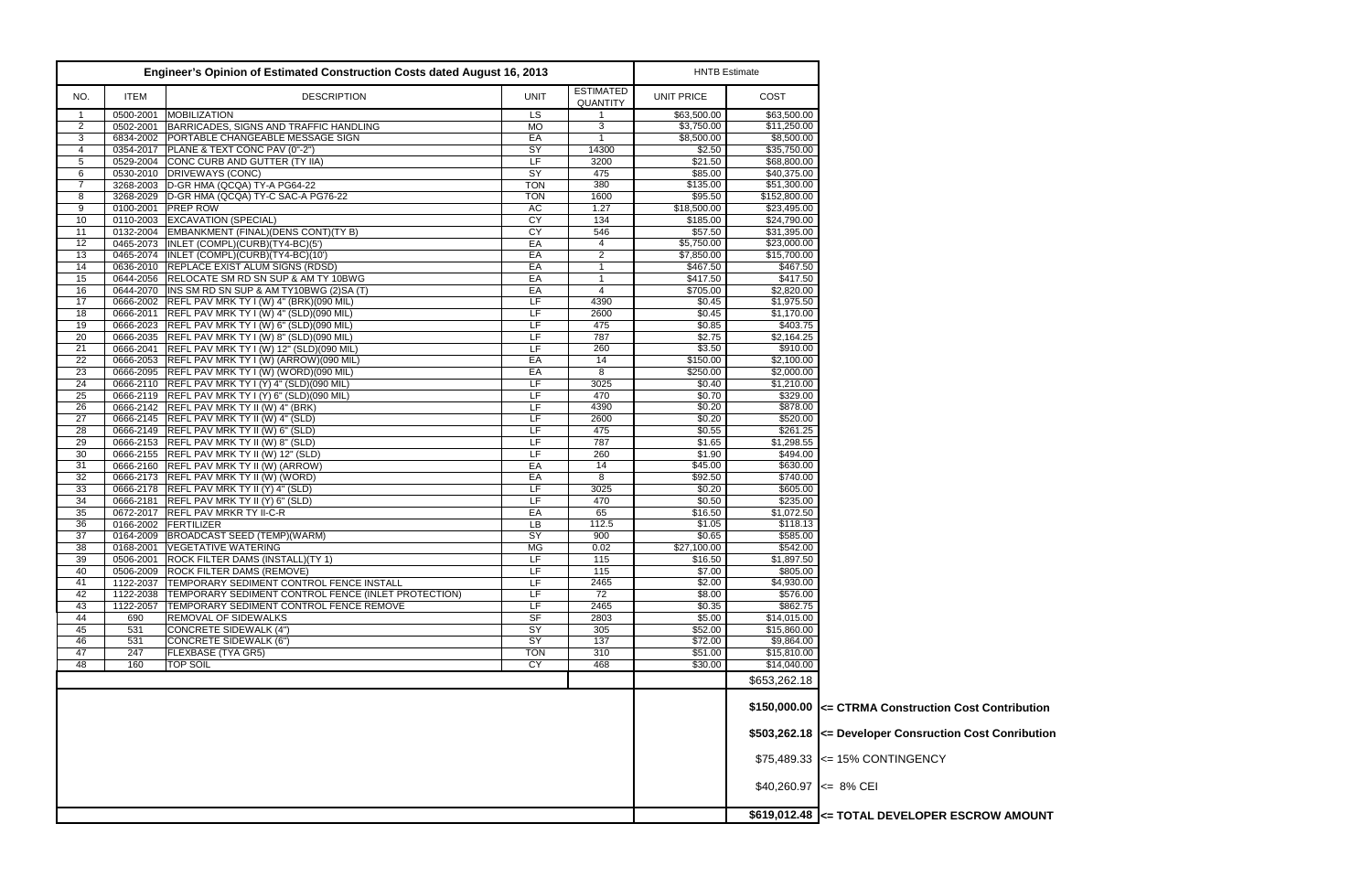# **Exhibit 3 – Restated and Amended Escrow Agreement**

[on the following eight pages]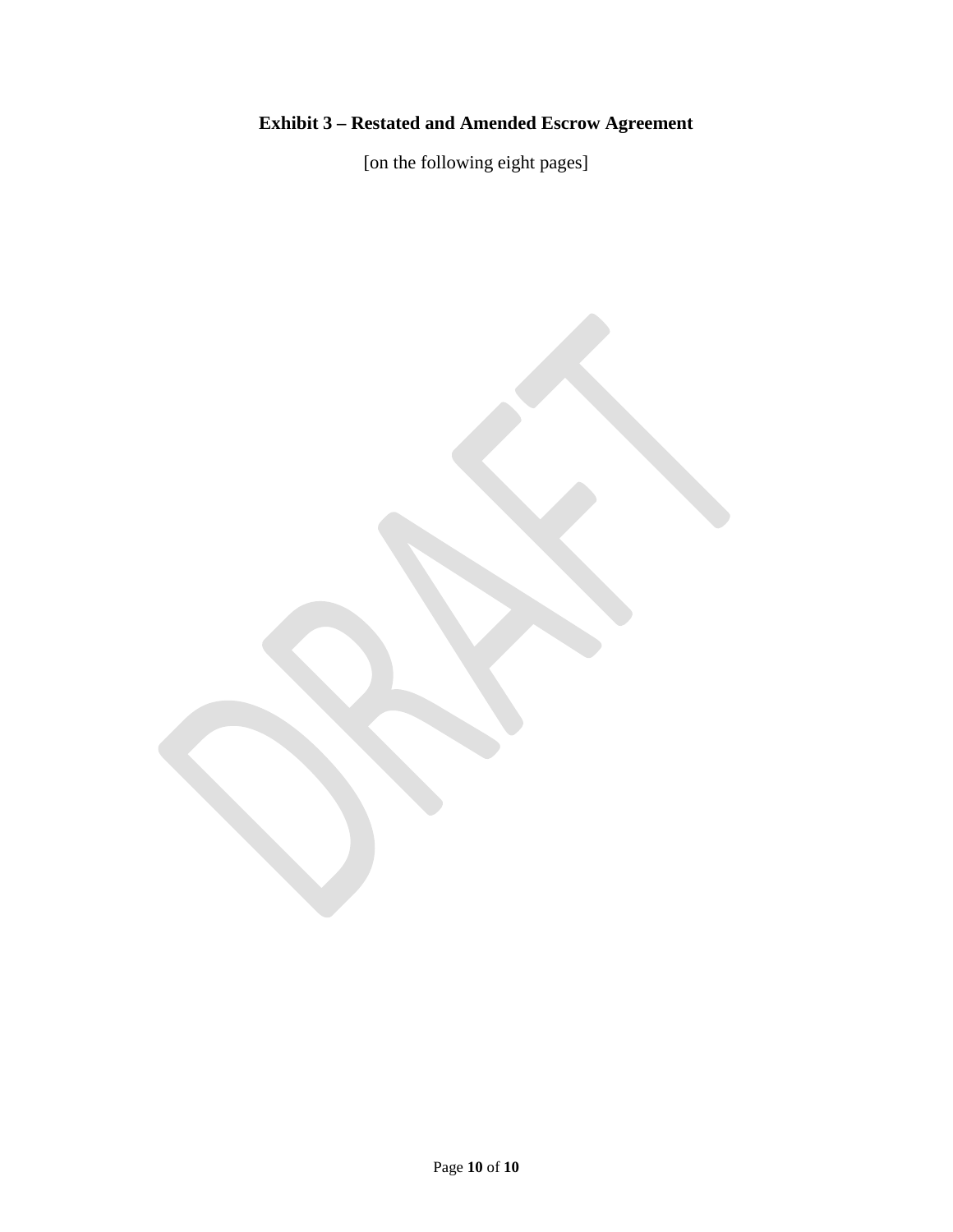#### **RESTATED AND AMENDED**

#### **ESCROW AGREEMENT**

This Restated and Amended Escrow Agreement ("Escrow Agreement") is effective August \_\_\_\_, 2013, between CEDAR PARK TOWN CENTER LP, a Texas limited partnership ("Developer"), the CENTRAL TEXAS REGIONAL MOBILITY AUTHORITY ("Mobility Authority"), a Texas political subdivision, and VERITAS TITLE PARTNERS, L.P. ("Veritas"), as the Escrow Agent. Developer, Mobility Authority, and Veritas may be referred to collectively in this Escrow Agreement as the "Parties," and individually as a "Party."

#### **RECITALS**

**WHEREAS**, Developer, Mobility Authority, and Veritas are parties to that certain Escrow Agreement effective June 24, 2013, under which Veritas has received and holds in the escrow account established under that Escrow Agreement the sum of \$386,702.16 (the "Existing Escrow Funds"); and

**WHEREAS**, Developer and Mobility Authority have entered into a Restated and Amended Development Agreement effective August \_\_\_\_\_, 2013 (the "Development Agreement") to fund certain roadway and related improvements described in that agreement (the "Roadway Project");

**WHEREAS**, Developer has agreed in the Development Agreement to deposit additional funds into the escrow account along with the Existing Escrow Funds as a source of funds to be used by Mobility Authority to build the Roadway Project; and

**WHEREAS**, Veritas has agreed to serve as the escrow agent for Developer and Mobility Authority in accordance with the terms and conditions of this Escrow Agreement.

**NOW, THEREFORE**, for Parties agree as follows:

1. **Incorporation of Recitals and Findings**. The Recitals above are a part of this agreement. Capitalized words and phrases that are not defined in this Escrow Agreement have the meaning given in the Development Agreement.

2. **Appointment of Escrow Agent**. Developer and Mobility Authority hereby appoint Veritas to act as escrow agent ("Escrow Agent") and to act as their agent with respect to the Escrowed Items, and Escrow Agent hereby accepts such appointment. The Escrow Items shall include the Escrow Agreement and the Escrowed Funds as set forth in Sections 3 and 4 below.

3. **Deposit of Escrow Agreement with Escrow Agent**. No later than one day after all Parties have signed this Escrow Agreement, Developer shall deliver one duly-executed counterpart original of this Escrow Agreement to Escrow Agent.

#### 4. **Deposit of Escrowed Funds**.

(a) Concurrently with the delivery of the duly-executed counterpart original of this Escrow Agreement to Escrow Agent, Developer shall deposit with Escrow Agent the sum of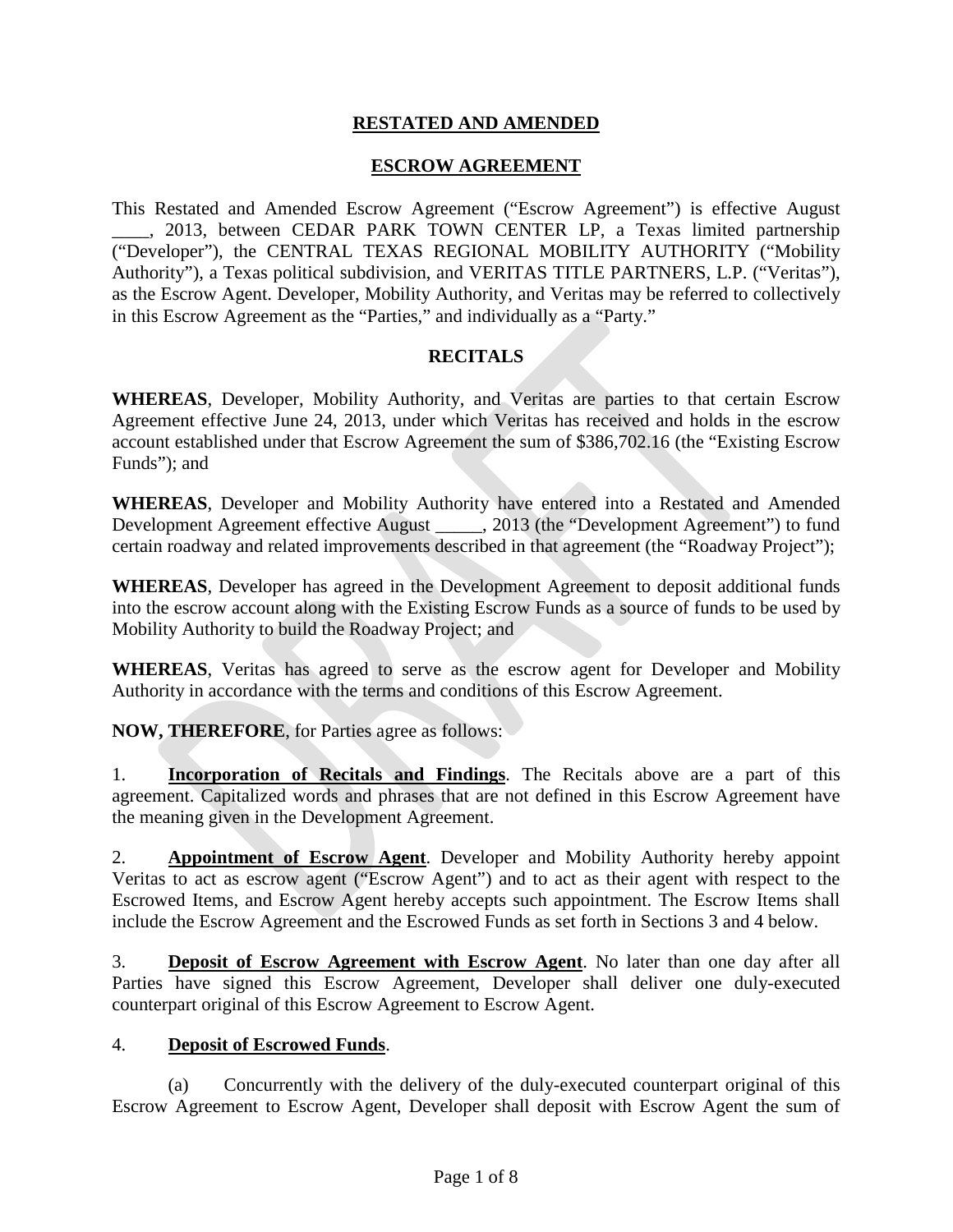\$232,310.32 (the "New Escrow Funds"). Escrow Agent shall not be responsible for the collection of the New Escrow Funds and may fully rely on Developer to assure the New Escrow Funds are timely deposited.

(b) Escrow Agent shall keep the Existing Escrow Funds, the New Escrow Funds, and any additional funds received from Developer under Section A.5 of the Development Agreement (collectively, the "Escrowed Funds") in one or more interest-bearing accounts under the name and tax identification number of Developer and insured by the FDIC. Escrow Agent shall not be liable in the event of loss of the Escrowed Funds due to failure of the bank or savings and loan institution.

(c) Any interest which accrues on the Escrowed Funds shall be paid to the person/entity receiving any amounts remaining in the Escrow at the close of the Escrow, in accordance with the terms of this Escrow Agreement.

(d) Developer has advised Mobility Authority that Developer has entered into a certain Site Development Agreement dated March 19, 2013 with Costco Wholesale Corporation ("Costco") pursuant to which Developer has escrowed funds with Escrow Agent for, among other things, completion of the Roadway Project (such escrow being referred to herein as the "Costco Escrow"); and that a portion of the Escrowed Funds will be transferred from the Costco Escrow and the remainder will be deposited by Costco.

5. **Escrow Term**. The Escrow shall close when all of the Escrowed Funds are disbursed in accordance with Sections 6 and 7 below, as applicable.

6. **Disbursement of Escrowed Funds to Costco Escrow**. Escrow Agent is instructed to disburse funds from the Escrowed Funds in accordance with the following procedures:

(a) If Escrow Agent receives an authorization and instructions from Mobility Authority to disburse surplus funds under Section A.5.a. of the Development Agreement, Escrow Agent shall disburse 66% of the authorized amount directly to Developer and 34% of the authorized amount directly to Costco no later than ten days after receipt of those instructions.

(b) Escrow Agent shall disburse any funds that remain in the Escrow Account directly into the Costco Escrow no later than ten days after receipt of notice from Mobility Authority to Escrow Agent and to Developer that the Roadway Project has been completed and accepted by Mobility Authority, and that all funds eligible for disbursement to Mobility Authority under Section 7 have been disbursed to Mobility Authority.

7. **Disbursement of Escrowed Funds to Mobility Authority**. Escrow Agent is instructed to disburse payments from the Escrowed Funds to Mobility Authority in accordance with the following procedures:

(a) Mobility Authority will submit a draw request to Escrow Agent by completing and using the form attached as Exhibit 1. A true and correct copy of each draw request submitted to the Escrow Agent shall be submitted contemporaneously by Mobility Authority to Developer using the same method of notice Mobility Authority uses under Section 10(d) to submit the draw request to Escrow Agent.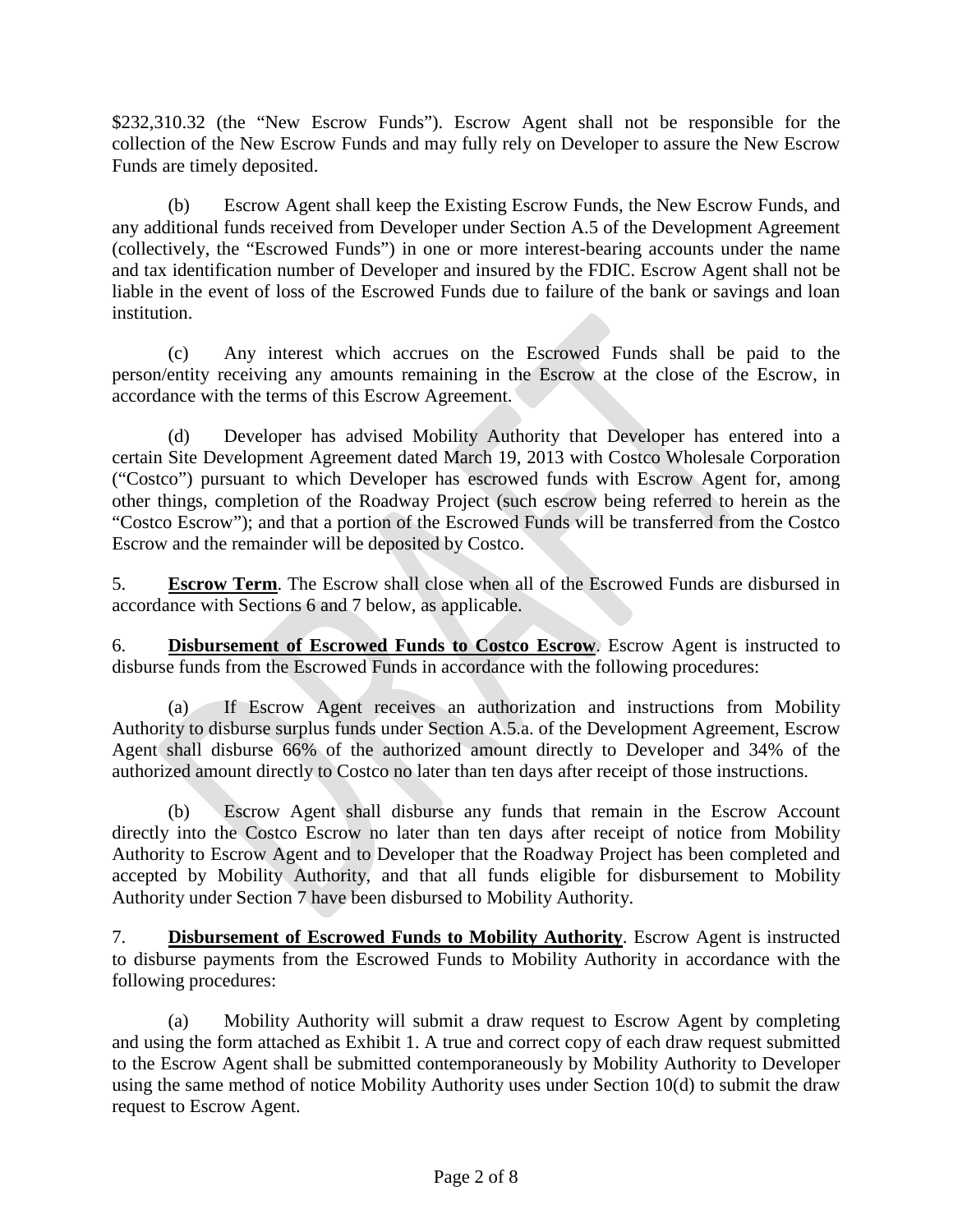(b) The Escrow Agent shall disburse the draw amount to Mobility Authority or its trustee no later than five days after the date Escrow Agent receives a draw request The draw request shall be paid in the dollar amount actually submitted in writing by Mobility Authority to the extent sufficient Escrowed Funds are available.

8. **Resignation of Escrow Agent**. Escrow Agent reserves the right to resign hereunder, upon 20 days prior written notice to Mobility Authority and Developer. In the event of said resignation, and prior to the effective date thereof, either (a) Mobility Authority and Developer, by joint written notice to Escrow Agent, shall designate a successor escrow agent to assume the responsibilities of Escrow Agent under this Escrow Agreement, and Escrow Agent shall immediately deliver all of the Escrowed Funds in Escrow Agent's possession to such successor escrow agent, or (b) if Mobility Authority and Developer do not agree on a successor escrow agent, or if they fail to deliver to Escrow Agent such written notice, Escrow Agent shall be entitled to interplead the Escrowed Funds into a court with proper jurisdiction in Williamson County, Texas.

9. **Escrow Fee**. Escrow Agent waives any right to receive a fee in connection with its services under this Escrow Agreement.

#### 10. **Miscellaneous**.

(a) Time is of the essence with respect to each and every provision of this Escrow Agreement and in the performance, occurrence, fulfillment or satisfaction of each and every term and condition of the escrow created hereby.

(b) Each reference in this Agreement to a day or days refers to a day that is not a Saturday, Sunday, or a legal holiday. If the last day of any period described in this Agreement is a Saturday, Sunday, or legal holiday, the period is extended to include the next day that is not a Saturday, Sunday, or legal holiday.

(c) Escrow Agent shall be entitled to assume that documents and writings that arc deposited into escrow or that are received in the course of carrying out its instructions hereunder are genuine and are in fact signed by the person or persons purporting to execute them, and Escrow Agent is entitled to act upon and use such documents and writings, unless and until Escrow Agent has actual knowledge of facts or circumstances that would cause a reasonably prudent person to suspect that they are not genuine. Escrow Agent shall not be responsible or liable for the accuracy, validity or appropriateness of any document or request submitted to it, and may fully rely on such document or request in acting or proceeding in accordance with this Escrow Agreement.

(d) All notices, demands, draw or other requests, and other communications required or permitted hereunder or which any Party may desire to give, shall be in writing (with a copy to Costco) and shall be deemed to have been given on the sooner to occur of (i) receipt by the Party to whom the notice is hand-delivered, with a written receipt of notice provided by the receiving Party, or (ii) two days after deposit in a regularly maintained express mail receptacle of the United States Postal Service, postage prepaid, or registered or certified mail, return receipt requested, express mail delivery, addressed to such Party at the respective addresses set forth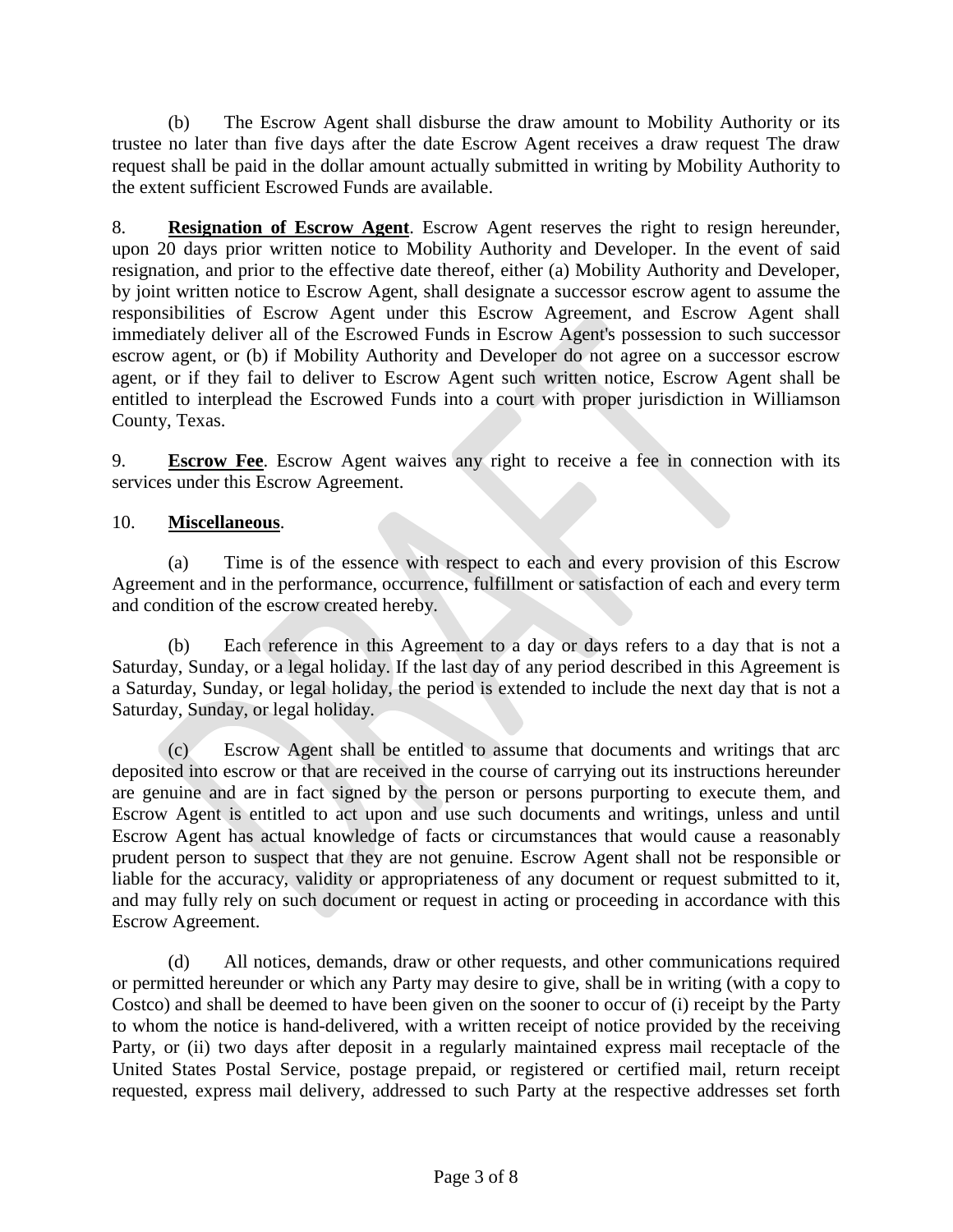below, or such other address as each Party may from time to time designate by written notice to the others as herein required, or (iii) facsimile or electronic mail transmission (the latter of scanned documents in formats such as .pdf or .tif) for which confirmation of receipt by the other parties has been obtained by the sending Party:

| <b>Escrow Agent:</b>       | Veritas Title Partners, L.P.                         |
|----------------------------|------------------------------------------------------|
|                            | Attn: Sandra Paige                                   |
|                            | 2415 W. Alabama, Suite 203                           |
|                            | Houston, Texas 77098                                 |
|                            | $(713)$ 482-2802                                     |
|                            | (713) 482-2840 (facsimile)                           |
|                            | Email: spaige@veritastitlepartners.com               |
|                            |                                                      |
| Developer:                 | <b>Cedar Park Town Center LP</b>                     |
|                            | c/o Mr. Michael Ainbinder                            |
|                            | The Ainbinder Company                                |
|                            | 2415 W. Alabama, Suite 205                           |
|                            | Houston, Texas 77098                                 |
|                            | $(713) 892 - 5600$                                   |
|                            | (713) 892-5656 (facsimile)                           |
|                            | Email: mca@ainbinder.com                             |
|                            |                                                      |
| <b>Mobility Authority:</b> | <b>Central Texas Regional Mobility</b>               |
|                            | Authority Attn: Wes Burford, Director of Engineering |
|                            | 3300 N. IH-35, Suite 300                             |
|                            | Austin, Texas 78705                                  |
|                            | $(512)$ 996-9778                                     |
|                            | (512) 996-9784 (facsimile)                           |
|                            | Email: wburford@ctrma.org                            |
|                            |                                                      |
| Costco:                    | <b>Costco Wholesale Corporation</b>                  |
|                            | 999 Lake Drive                                       |
|                            | Issaquah, Washington 98027                           |
|                            | Attention:<br>Bruce Coffey, Corporate Counsel        |
|                            | (425) 313-8114 (facsimile)                           |
|                            | Email: Bcoffey@Costco.com                            |
|                            |                                                      |

(e) Escrow Agent shall not be obligated to determine or resolve conflicting demands or claims to funds, documents or items deposited in escrow or conflicting demands or claims concerning the validity or interpretation of, or performance under, this Escrow Agreement. Until such conflicting demands or claims have been determined, resolved or eliminated by written agreement of the Parties, a valid amendment to this Escrow Agreement or a final order of judgment of the court of competent jurisdiction, Escrow Agent shall be authorized to (i) refrain from carrying out its duties hereunder, and to retain in escrow any funds, documents or items that are the subject of the conflict or that may be dependent on or affected by the resolution of the conflict or (ii) interplead the subject matter of this Escrow into any court of competent jurisdiction and the act of such interpleader shall immediately relieve Escrow Agent of its duties,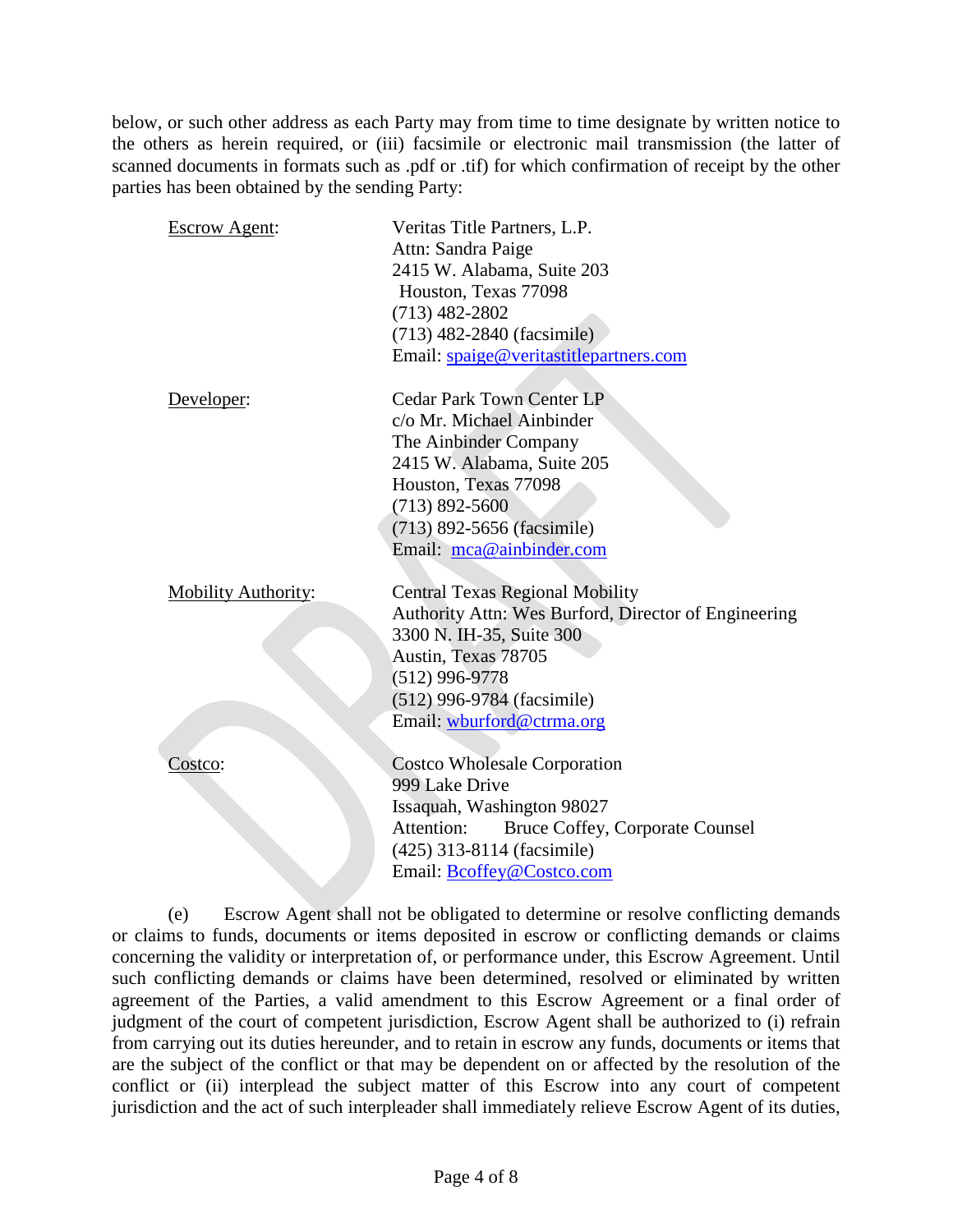liabilities and responsibilities hereunder. In that regard, the Parties hereto expressly acknowledge Escrow Agent's right to interplead the Escrowed Items into a court of competent jurisdiction in Williamson County, Texas, as provided by this Escrow Agreement.

(f) Costco is a third party beneficiary to this Agreement. This Escrow Agreement may be amended only by means of a written amendment signed by all the Parties to this Escrow Agreement; provided, however that no amendment shall be made without the prior written consent of Costco. Any purported oral amendment of this Escrow Agreement shall be ineffective and invalid.

(g) This Escrow Agreement may be executed in counterparts, each of which individually shall be an original and all of which together shall constitute but one and the same document. Any signature page to any counterpart of this Escrow Agreement may be detached from such counterpart without impairing the legal effect of the signature thereon and thereafter attached to another counterpart identical thereto except having to it additional signature pages. An image of the handwritten signature of any party on this Escrow Agreement evidenced and transmitted by electronic means (including email, facsimile, or similar transmission) shall be deemed effective for all purposes.

(h) The captions contained in this Escrow Agreement are for purposes of identification only and shall not be considered in construing this Escrow Agreement.

(i) This Escrow Agreement shall be governed by and construed in accordance with the laws in the State of Texas. The Parties agree that the exclusive venue for any lawsuit arising out of or relating to this Escrow Agreement will be in Williamson County, Texas, and waive the right to sue or be sued elsewhere.

(j) This Escrow Agreement shall be binding on the Parties hereto and their respective heirs, executives, administrators, successors and assigns when all Parties have executed and delivered a counterpart hereof.

(k) Each Party represents that it has full power and authority rightfully to execute and deliver this Escrow Agreement and to perform the actions contemplated hereby.

(l) Costco joins in the execution of this Restated and Amended Escrow Agreement to give its consent as provided in Section 10(f) of the Escrow Agreement effective June 24, 2013.

11. **Conflict with Development Agreement**. In the event of a conflict between any term, provision or condition of the Development Agreement and this Escrow Agreement, the terms, conditions and provisions of the Development Agreement shall govern with respect to Developer and Mobility Authority. Escrow Agent shall be bound by only the terms and stipulations of this Escrow Agreement.

12. **Effective Date**. The Effective Date shall be the date the last of the Parties shown below executes this Escrow Agreement.

13. **Term**. This Escrow Agreement shall terminate when all Escrowed Funds have been disbursed in accordance with the terms hereof.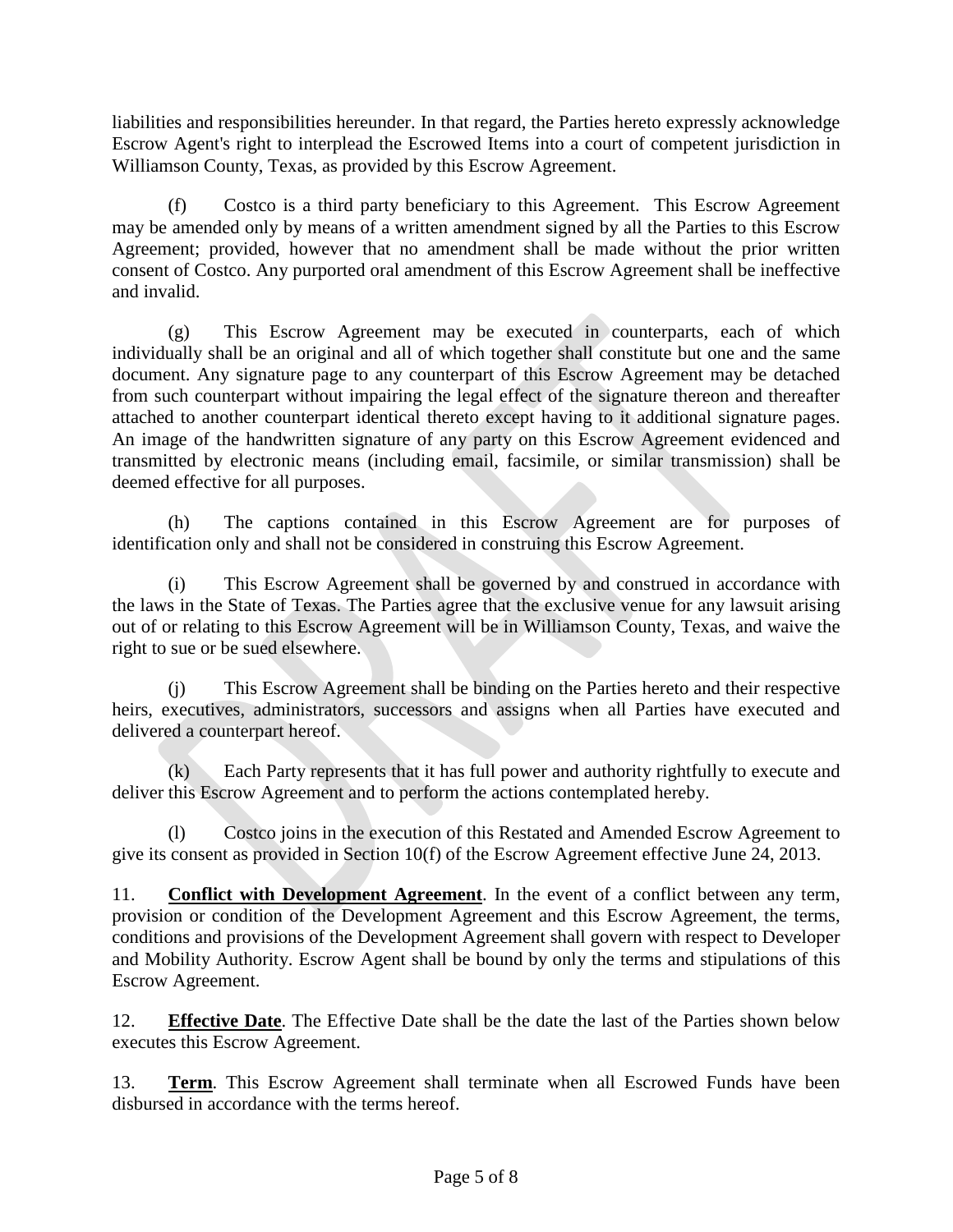Executed to be effective as of the Effective Date.

| <b>MOBILITY AUTHORITY</b>             | <b>CENTRAL TEXAS REGIONAL</b><br><b>MOBILITY AUTHORITY</b>    |
|---------------------------------------|---------------------------------------------------------------|
|                                       | By: Mike Heilligenstein<br><b>Executive Director</b><br>Date: |
| <b>DEVELOPER:</b>                     | <b>CEDAR PARK TOWN CENTER LP</b>                              |
|                                       | Ainbinder Cedar Park, LLC<br>By:                              |
|                                       | By:<br>Michael C. Ainbinder<br>Chairman, CEO and Manager      |
| <b>ESCROW AGENT:</b>                  | <b>VERITAS TITLE PARTNERS, L.P.</b>                           |
|                                       |                                                               |
|                                       |                                                               |
|                                       |                                                               |
|                                       |                                                               |
| COSTCO WHOLESALE CORPORATION By: 1997 |                                                               |
|                                       |                                                               |
|                                       |                                                               |
|                                       |                                                               |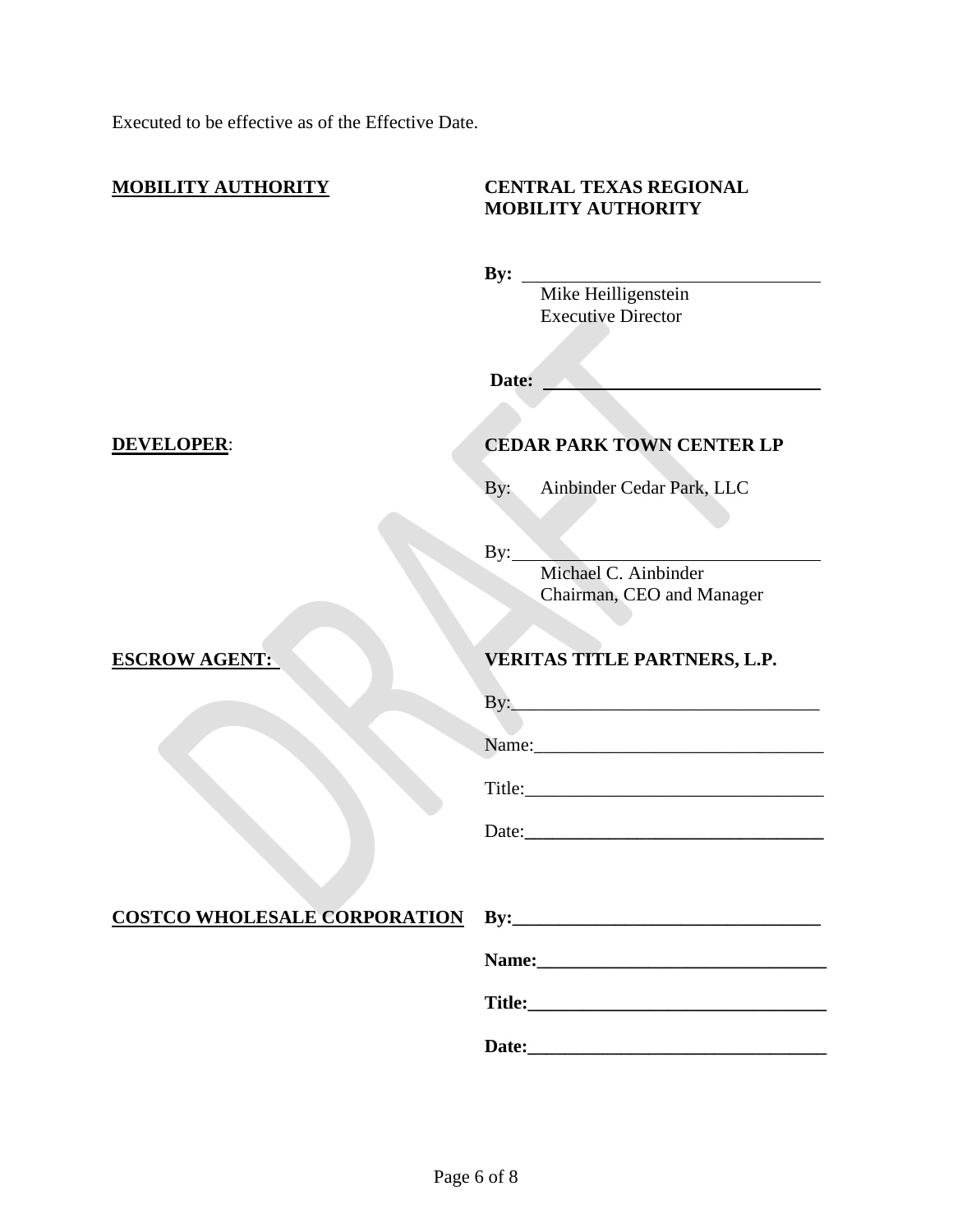#### **EXHIBIT 1**

#### DRAW REQUEST

Date:

Veritas Title Partners, L.P. Attn: Sandra Paige 2415 W. Alabama, Suite 203 Houston, Texas 77098

Re: Escrow Agreement by and between CEDAR PARK TOWN CENTER LP, a Texas limited partnership ("Developer"), the CENTRAL TEXAS REGIONAL MOBILITY AUTHORITY ("Mobility Authority"), a Texas political subdivision, and VERITAS TITLE PARTNERS LP ("Escrow Agent").

To Whom It May Concern:

In connection with the above captioned escrow, the undersigned hereby requests disbursement from the captioned escrow as follows:

| ጦ | draw request for Payment Period: |  |  | 2013. |
|---|----------------------------------|--|--|-------|
|   |                                  |  |  |       |

\$ Amount Remaining in Escrow following Current Draw.

The undersigned certifies that these funds are requested exclusively for the purpose of:

- 1. Reimbursement of costs paid by Mobility Authority to HNTB Corporation, its general engineering consultant, for services relating to procurement and oversight of the construction contract for the Roadway Project.
- 2. Reimbursement of costs paid by Mobility Authority to \_\_\_\_\_\_\_\_\_\_\_\_\_\_\_\_\_\_\_\_\_\_\_\_ its \_\_\_\_\_\_\_\_\_\_\_\_\_\_\_\_\_\_\_ for services relating to procurement and oversight of the construction contract for the Roadway Project.
- 3. Reimbursement of costs paid by Mobility Authority to \_\_\_\_\_\_\_\_\_\_\_\_\_\_\_\_\_\_\_\_\_\_\_\_, the general contractor selected by Mobility Authority, for costs and charges incurred under the contract to construct the Roadway Project, including any change orders authorized under that contract.

The undersigned further certifies that:

1. all work described by this draw request has been undertaken in compliance with applicable local, state, and federal laws and regulations; and